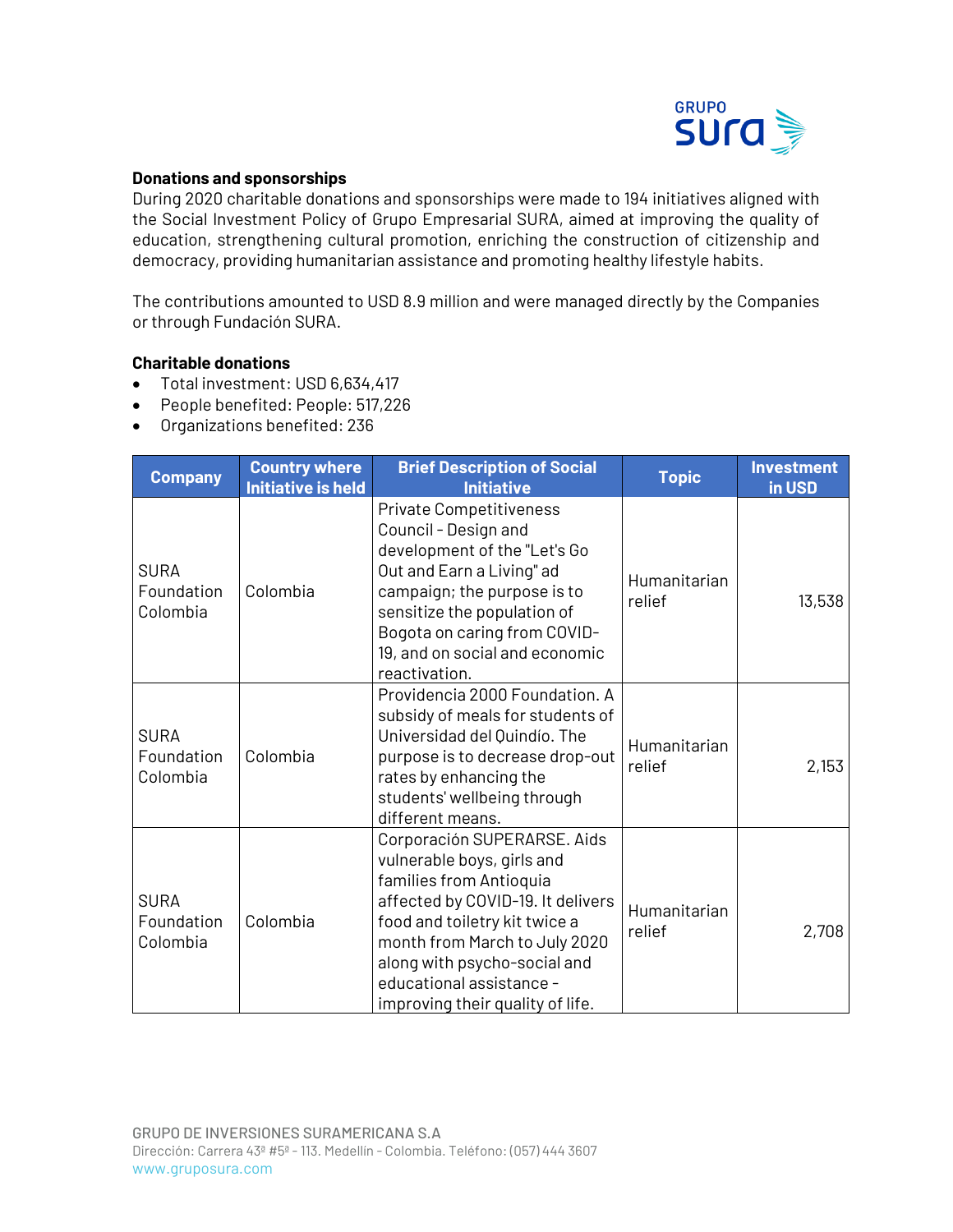

| <b>SURA</b><br>Foundation<br>Colombia | Colombia | <b>Fraternidad Medellin</b><br>Foundation. Delivers 20,000<br>groceries through the FAN,<br>Golondrinas, Carla Cristina and<br>Corporación Combos<br>Foundations . to vulnerable<br>families in different<br>neighborhoods of Medellín.<br>The initiative is to serve the<br>precarious situation faced by<br>many citizens that live from<br>begging or lost their job. | Humanitarian<br>relief | 2,708  |
|---------------------------------------|----------|--------------------------------------------------------------------------------------------------------------------------------------------------------------------------------------------------------------------------------------------------------------------------------------------------------------------------------------------------------------------------|------------------------|--------|
| <b>SURA</b><br>Foundation<br>Colombia | Colombia | Corporación Antioquia<br>Presente. The purpose is to<br>engage efforts, inter-<br>institutional as well as inter-<br>sectorial resources to enhance<br>the responsiveness of the<br>health care personnel in the city<br>of Leticia, Amazons; and to<br>support the purchase of<br>medical supplies for hospitals.                                                       | Humanitarian<br>relief | 2,708  |
| <b>SURA</b><br>Foundation<br>Colombia | Colombia | Corporación Antioquia<br>Presente. To support families<br>affected by climate-related<br>emergencies in Antioquia and in<br>the Archipelago of San Andrés<br>and Providencia.                                                                                                                                                                                            | Humanitarian<br>relief | 18,953 |
| <b>SURA</b><br>Foundation<br>Colombia | Colombia | Corporación Antioquia<br>Presente. To develop the "One<br>Day for the Rural Education of<br>Antioquia" initiative, which<br>consisted of collecting<br>resources used to purchase<br>education kits for pre-<br>kindergarten students of<br>different rural schools of<br>Antioquia.                                                                                     | Humanitarian<br>relief | 5,415  |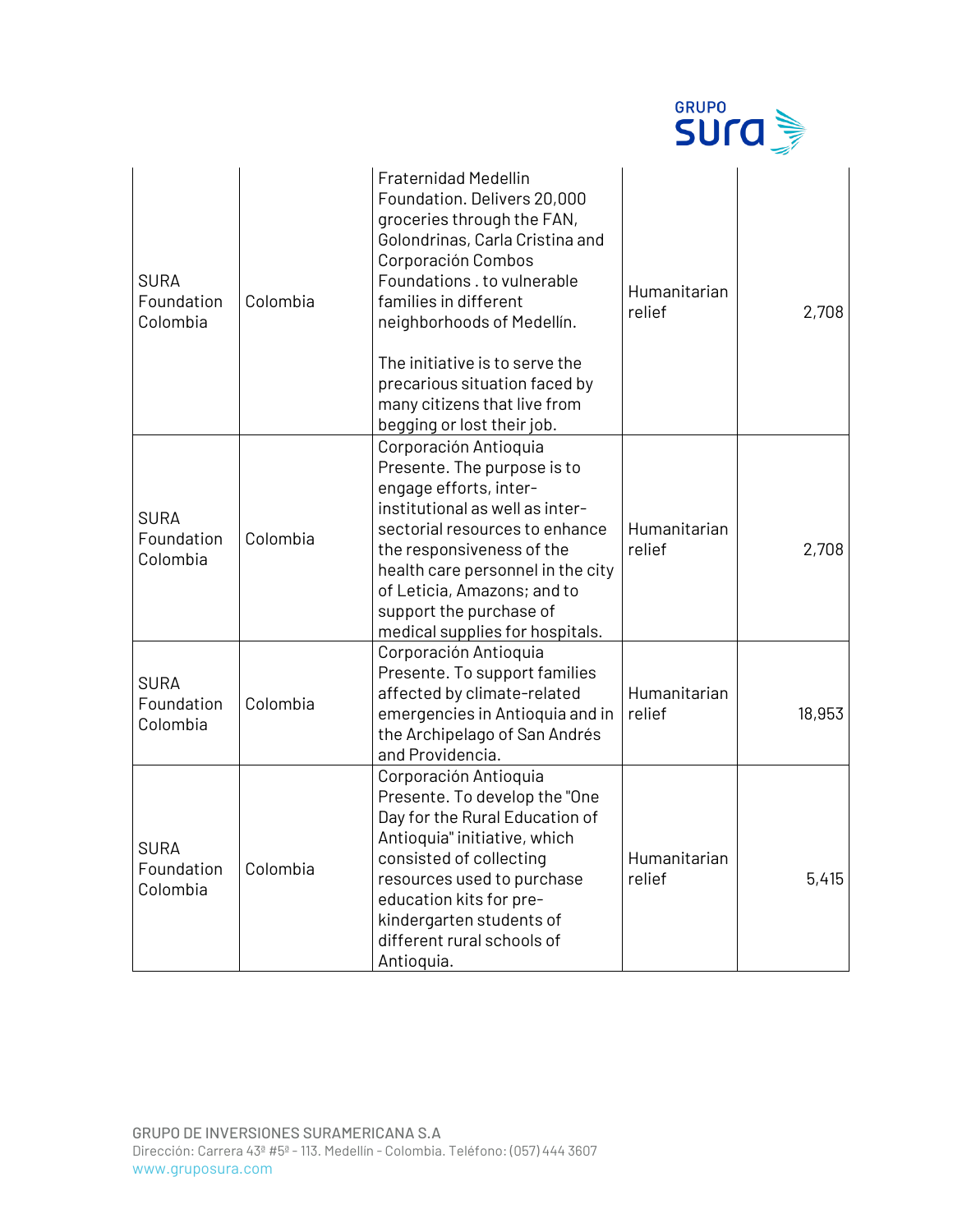|                                       |          |                                                                                                                                                                                                                                                                                                                                                                                                                                                                                                    | <b>GRUPO</b><br>sura   |           |
|---------------------------------------|----------|----------------------------------------------------------------------------------------------------------------------------------------------------------------------------------------------------------------------------------------------------------------------------------------------------------------------------------------------------------------------------------------------------------------------------------------------------------------------------------------------------|------------------------|-----------|
| <b>SURA</b><br>Foundation<br>Colombia | Colombia | COLSALUD (Fundación Social<br>Colombiana de Salud) - The<br>Constructive Art of Inclusion<br>and Peace. The purpose is to<br>build ties of love among boys,<br>girls and young adults with<br>cognitive and sensory<br>disabilities and their families -<br>encouraging treating others<br>well, creativity and<br>entrepreneurship through<br>workshops that develop artistic<br>skills and crafts - in a true model<br>of social inclusion. "The<br>Constructive Art of Inclusion<br>and Peace". | Humanitarian<br>relief | 2,112     |
| <b>SURA</b><br>Foundation<br>Colombia | Colombia | Juan Felipe Gomez Escobar<br>Foundation -La Juanfe-. The<br>campaign "For a Lockdown Free<br>of Hunger" provided young<br>adults beneficiaries of the<br>Foundation and their children<br>meals and basic supplies during<br>the first months of the<br>pandemic.                                                                                                                                                                                                                                  | Humanitarian<br>relief | 2,708     |
| <b>SURA</b><br>Foundation<br>Colombia | Colombia | Santa Ana Refuge Nursing<br>Home. To provide support to<br>acquire biosafety supplies to<br>take care of the seniors staying<br>at the refuge, such as face<br>masks, alcohol, gloves.                                                                                                                                                                                                                                                                                                             | Humanitarian<br>relief | 948       |
| <b>SURA</b><br>Foundation<br>Colombia | Colombia | Paraíso Otoñal Foundation. To<br>support the care of the persons<br>staying at this nursing home and<br>keep them protected from the<br>COVID-19 pandemic.                                                                                                                                                                                                                                                                                                                                         | Humanitarian<br>relief | 677       |
| <b>SURA</b><br>Foundation<br>Colombia | Colombia | Santo Domingo Foundation.<br>Economic contributions made<br>to participate in the private<br>sector's coalition to gain access<br>to vaccines against COVID-19.                                                                                                                                                                                                                                                                                                                                    | Humanitarian<br>relief | 13,538    |
| <b>SURA</b><br>Foundation<br>Colombia | Colombia | Donation of medical supplies to<br>hospitals and clinics of<br>Colombia to enhance their<br>capabilities to face the COVID-<br>19 pandemic.                                                                                                                                                                                                                                                                                                                                                        | Humanitarian<br>relief | 1,388,160 |

GRUPO DE INVERSIONES SURAMERICANA S.A Dirección: Carrera 43ª #5ª - 113. Medellín - Colombia. Teléfono: (057) 444 3607 www.gruposura.com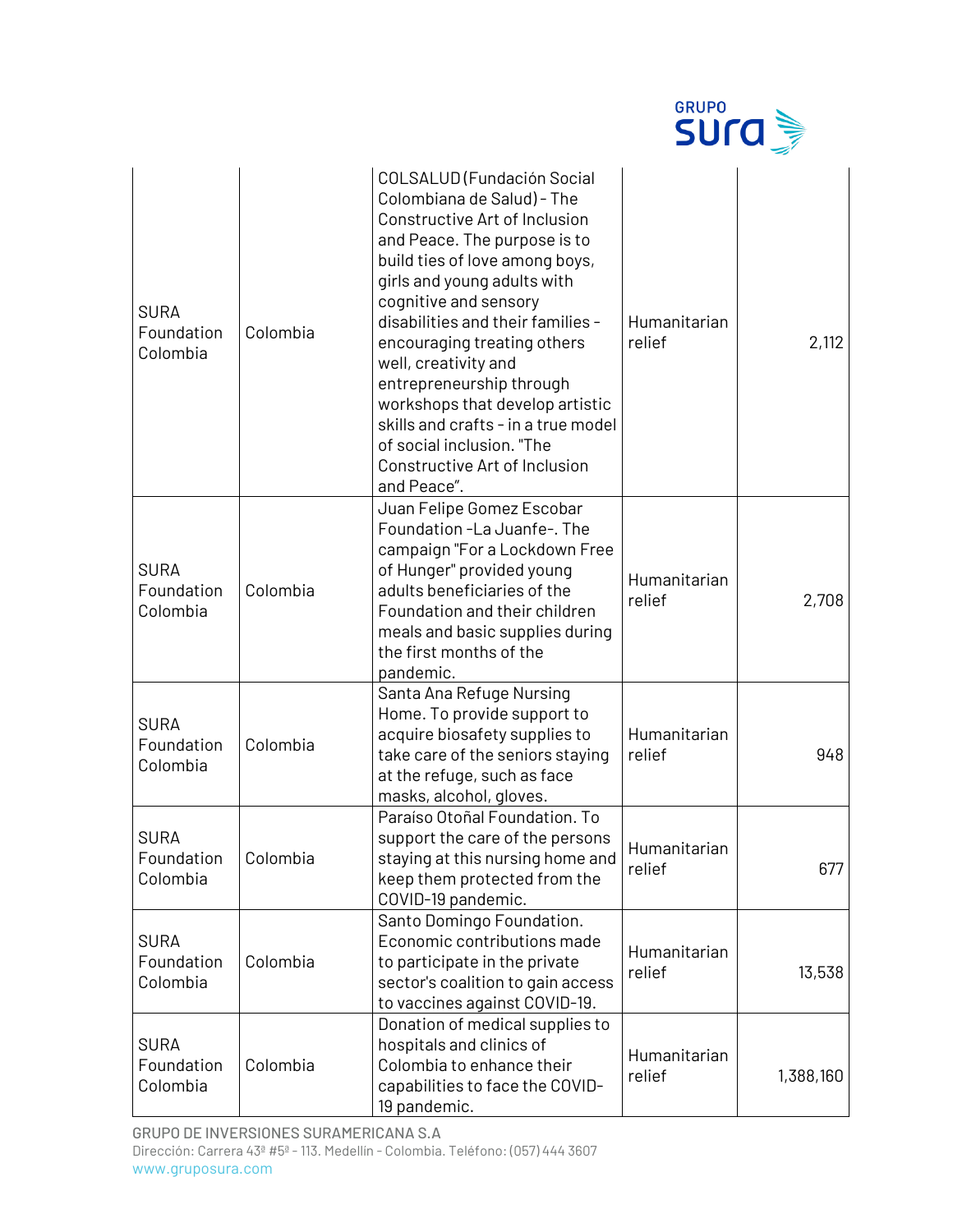

| <b>SURA</b><br>Foundation<br>Colombia | Argentina     | Donation of medical supplies to<br>hospitals and clinics of<br>Colombia to enhance their<br>capabilities to face the COVID-<br>19 pandemic. | Humanitarian<br>relief | 147,079 |
|---------------------------------------|---------------|---------------------------------------------------------------------------------------------------------------------------------------------|------------------------|---------|
| <b>SURA</b><br>Foundation<br>Colombia | El Salvador   | Donation of medical supplies to<br>hospitals and clinics of<br>Colombia to enhance their<br>capabilities to face the COVID-<br>19 pandemic. | Humanitarian<br>relief | 141,614 |
| <b>SURA</b><br>Foundation<br>Colombia | Uruguay       | Donation of medical supplies to<br>hospitals and clinics of<br>Colombia to enhance their<br>capabilities to face the COVID-<br>19 pandemic. | Humanitarian<br>relief | 55,431  |
| <b>SURA</b><br>Foundation<br>Colombia | <b>Brazil</b> | Donation of medical supplies to<br>hospitals and clinics of<br>Colombia to enhance their<br>capabilities to face the COVID-<br>19 pandemic. | Humanitarian<br>relief | 137,114 |
| <b>SURA</b><br>Foundation<br>Colombia | Panama        | Donation of medical supplies to<br>hospitals and clinics of<br>Colombia to enhance their<br>capabilities to face the COVID-<br>19 pandemic. | Humanitarian<br>relief | 70,643  |
| <b>SURA</b><br>Foundation<br>Colombia | Peru          | Donation of medical supplies to<br>hospitals and clinics of<br>Colombia to enhance their<br>capabilities to face the COVID-<br>19 pandemic. | Humanitarian<br>relief | 147,554 |
| <b>SURA</b><br>Foundation<br>Colombia | Colombia      | Contribution to COVID-19<br>Donation Ralley in<br>Medellín/Bogotá/Barranquilla<br>(SURA Foundation)                                         | Humanitarian<br>relief | 230,143 |
| <b>SURA</b><br>Foundation<br>Colombia | Colombia      | Contribution to persons whose<br>income was affected by COVID-<br>19 (Antioquia Presente)                                                   | Humanitarian<br>relief | 93,728  |
| <b>SURA</b><br>Foundation<br>Colombia | Colombia      | Contribution to persons whose<br>SMEs were affected by COVID-<br>19 at SURA Central (SURA<br>Foundation)                                    | Humanitarian<br>relief | 32,533  |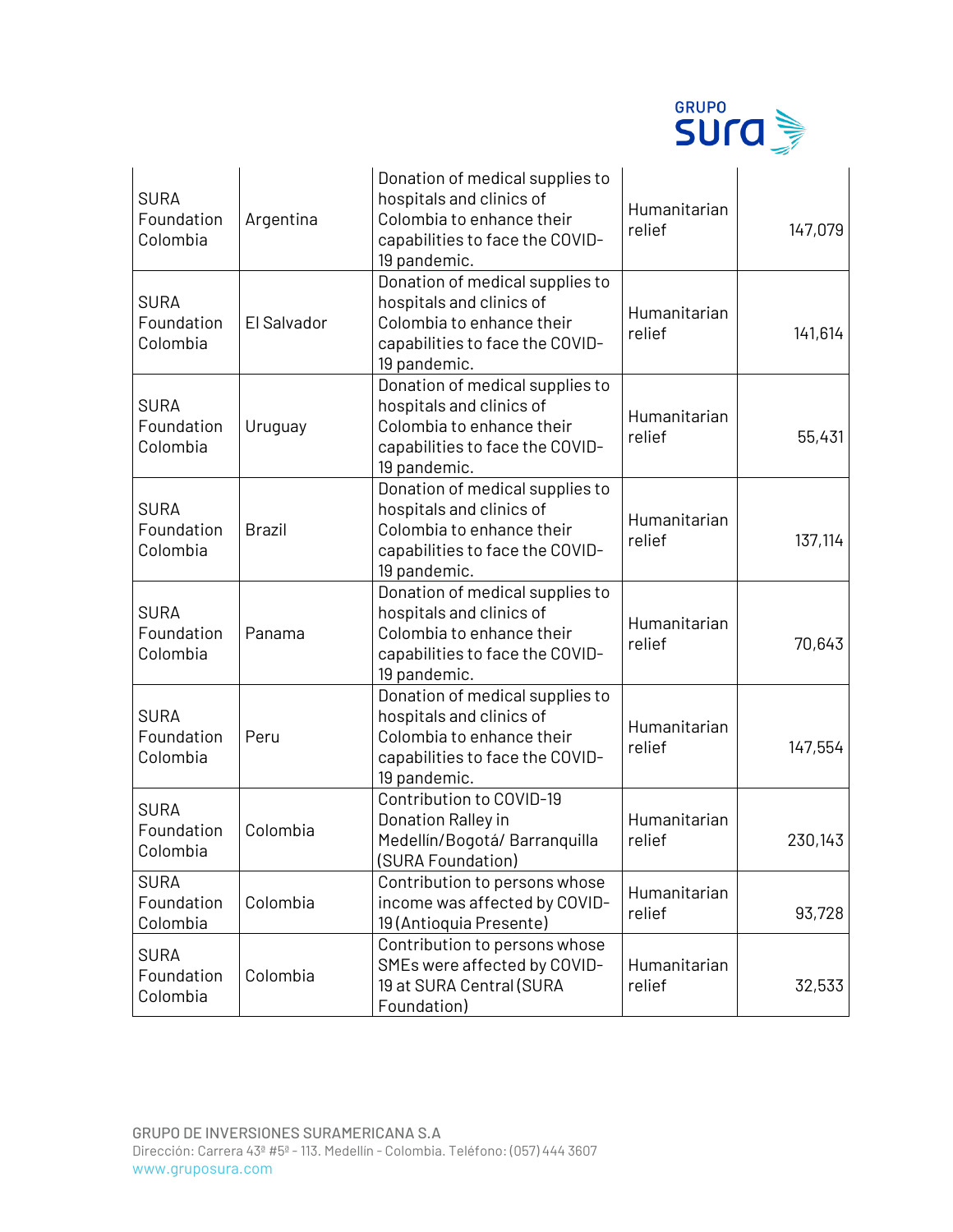

| <b>SURA</b><br>Foundation<br>Colombia                   | Colombia | Contribution for COVID 19 -<br>Delivery of 200,000 groceries,<br>in alliance with the Foundations<br>of Bancolombia, Argos, Nutresa<br>and Asociación de Bancos de<br>Alimentos de Colombia - for the<br>wellbeing of families affected<br>by the lockdowns due to COVID-<br>19 in Colombia.                    | Humanitarian<br>relief | 216,773 |
|---------------------------------------------------------|----------|-----------------------------------------------------------------------------------------------------------------------------------------------------------------------------------------------------------------------------------------------------------------------------------------------------------------|------------------------|---------|
| <b>SURA</b><br>Foundation<br>Colombia                   | Colombia | Contribution to other<br>organizations due to COVID-19.                                                                                                                                                                                                                                                         | Humanitarian<br>relief | 677     |
| <b>SURA</b><br>Foundation<br>Colombia                   | Colombia | Contribution to hospitals in<br>Colombia (Cartagena and<br>Bogota) due to COVID-19.                                                                                                                                                                                                                             | Humanitarian<br>relief | 209,836 |
| <b>SURA</b><br>Foundation<br>Colombia                   | Colombia | Other contributions to<br>humanitarian relief                                                                                                                                                                                                                                                                   | Humanitarian<br>relief | 1,787   |
| <b>SURA</b><br>Foundation<br>Mexico                     | Mexico   | Donation for the Pandemic: To<br>support the Mexican population<br>to fight the pandemic caused by<br>COVID-19. It involves programs<br>to deliver groceries to improve<br>nutrition in alliance with Becar<br>Foundation.                                                                                      | Humanitarian<br>relief | 104,702 |
| <b>SURA</b><br>Foundation<br>Mexico                     | Mexico   | Donation for the Pandemic: To<br>support the Mexican population<br>to fight the pandemic caused by<br>COVID-19. It involves programs<br>to deliver groceries to improve<br>nutrition in alliance with Christel<br>House México.                                                                                 | Humanitarian<br>relief | 30,757  |
| <b>SURA</b><br>Foundation<br>Mexico-<br><b>Filiales</b> | Mexico   | Donation for the Pandemic: To<br>support the Mexican population<br>to fight the pandemic caused by<br>COVID-19, by acquiring basic<br>medical supplies for hospitals<br>and health centers for<br>indigenous communities in the<br>states of Chiapas and Veracruz -<br>in alliance with World Vision<br>México. | Humanitarian<br>relief | 24,813  |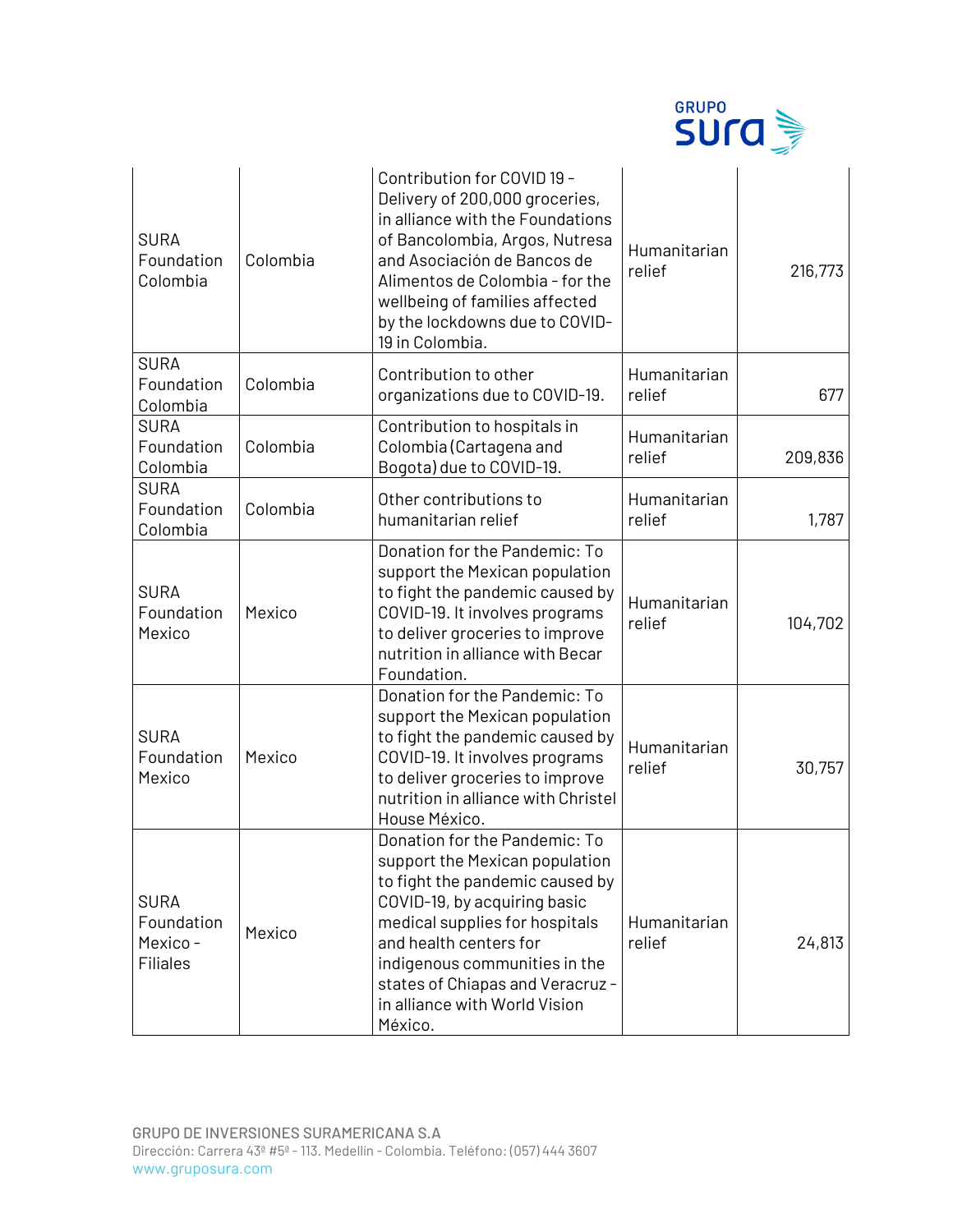

| <b>SURA</b><br>Foundation<br>Mexico-<br><b>Filiales</b> | Mexico   | Donation for the Pandemic: To<br>support the Mexican population<br>to fight the pandemic caused by<br>COVID-19, by acquiring basic<br>medical supplies - in alliance<br>with Fundación para la Salud y la<br>Educación Dr. Salvador Zubirán<br>A.C.                                                                                                                                                                                                                                         | Humanitarian<br>relief | 198,198 |
|---------------------------------------------------------|----------|---------------------------------------------------------------------------------------------------------------------------------------------------------------------------------------------------------------------------------------------------------------------------------------------------------------------------------------------------------------------------------------------------------------------------------------------------------------------------------------------|------------------------|---------|
| <b>SURA</b><br>Foundation<br>Mexico-<br><b>Filiales</b> | Mexico   | Donation for the Pandemic: To<br>support the Mexican population<br>to fight the pandemic caused by<br>COVID-19 through programs that<br>deliver groceries to improve<br>nutrition- in alliance with Fondo<br>de Despensas MX of CEMEFI.                                                                                                                                                                                                                                                     | Humanitarian<br>relief | 139,801 |
| <b>SURA</b><br>Foundation<br>Mexico-<br><b>Filiales</b> | Mexico   | Contribution to AMIS (Mexican<br>Association of Insurance<br>Institutions) to support the<br>health care sector.                                                                                                                                                                                                                                                                                                                                                                            | Humanitarian<br>relief | 20,484  |
| <b>SURA</b><br>Foundation<br>Chile-<br><b>Filiales</b>  | Chile    | Given the sanitary emergency,<br>the project of Universidad de<br>Chile (EDT - Talent Development<br>School) had to shift its courses<br>100% on-line, so many young<br>adults had to take the classes<br>directly from their homes.<br>However, this evidenced the<br>existence of a huge digital gap<br>as to internet access as well as<br>tools that allow students to<br>continue studying. The donation<br>was made for this purpose: to<br>purchase computers and<br>internet chips. | Humanitarian<br>relief | 7,895   |
| <b>SURA</b><br>Foundation<br>Chile-<br><b>Filiales</b>  | Chile    | Just as the previous project, we<br>supported the Belén Educa<br>Foundation so that young adults<br>can continue their high school<br>and university studies, since<br>many lacked a computer at<br>home to study.                                                                                                                                                                                                                                                                          | Humanitarian<br>relief | 31,582  |
| Grupo SURA                                              | Colombia | Donation to Herencia Ambiental<br>Foundation, of books of<br>Chiribiquete and the sales<br>revenue thereof. The purpose is<br>to invest those resources in                                                                                                                                                                                                                                                                                                                                  | Art and<br>Culture     | 68,572  |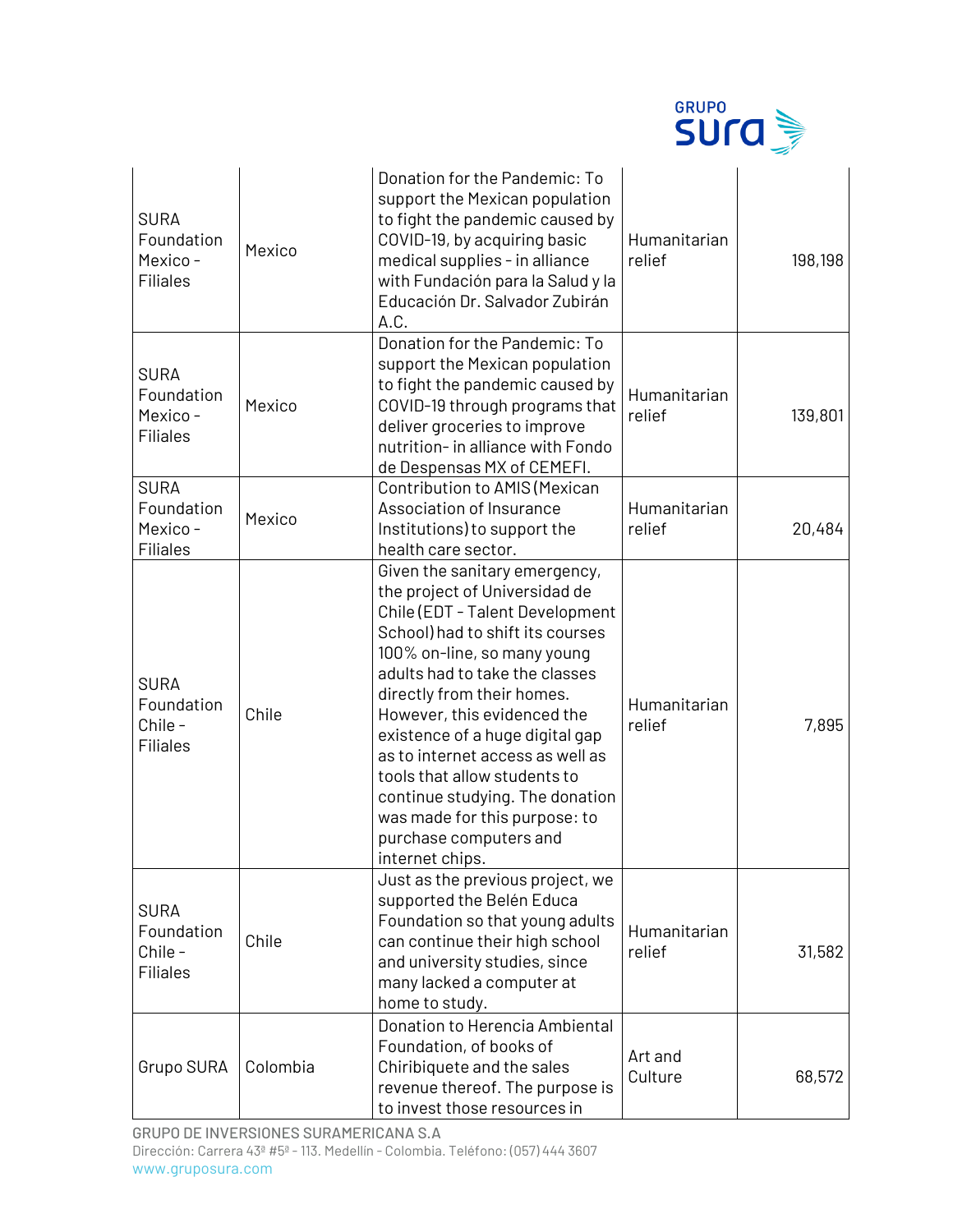

|                                 |          | activities to promote the care of<br>Chiribiquete. Revenue from<br>selling the book reach the<br>Herencia Ambiental trust, which<br>was established to manage<br>these resources.                                                                                                                            |                                        |         |
|---------------------------------|----------|--------------------------------------------------------------------------------------------------------------------------------------------------------------------------------------------------------------------------------------------------------------------------------------------------------------|----------------------------------------|---------|
| <b>SURA Asset</b><br>Management | Colombia | Herencia Ambiental Foundation<br>- Derived from launching<br>adhesion to PRI, a cultural event<br>was held at site.                                                                                                                                                                                          | Art and<br>Culture                     | 8,214   |
| <b>SURA Asset</b><br>Management | Colombia | Hugger Island Foundation -<br>Charity donation made during<br>an off-site of the area of L&C                                                                                                                                                                                                                 | Wellbeing<br>and Healthy<br>Lifestyles | 271     |
| <b>SURA Asset</b><br>Management | Peru     | Hospital Perú: Economic<br>contribution for supplies due to<br>the pandemic.                                                                                                                                                                                                                                 | Humanitarian<br>relief                 | 286,502 |
| <b>SURA Asset</b><br>Management | Colombia | Protección: Economic<br>contribution to SURA<br>Foundation to provide<br>humanitarian relief to families,<br>health care centers,<br>microenterprises and small<br>suppliers affected by the<br>pandemic, for one year.                                                                                      | Humanitarian<br>relief                 | 15,162  |
| <b>SURA Asset</b><br>Management | Colombia | Protección: Fundación Vira,<br>Refugio de Ancianos San<br>Cristóbal, Fundación Dones de<br>Misericordia, Unidad de<br>bienestar del Adulto mayor,<br>Fundación Geriátrica<br>Guadalupe:<br>Reach-out programs for the<br>support and wellbeing of 218<br>senior citizens living in long-<br>term facilities. | Wellbeing<br>and Healthy<br>Lifestyles | 3,168   |
| <b>SURA Asset</b><br>Management | Colombia | Protección: Support to FAN<br>Foundation for the<br>comprehensive service of<br>children through education,<br>nutrition, recreation and<br>psycho-social support for their<br>families.                                                                                                                     | Institutional<br>Enhancement           | 271     |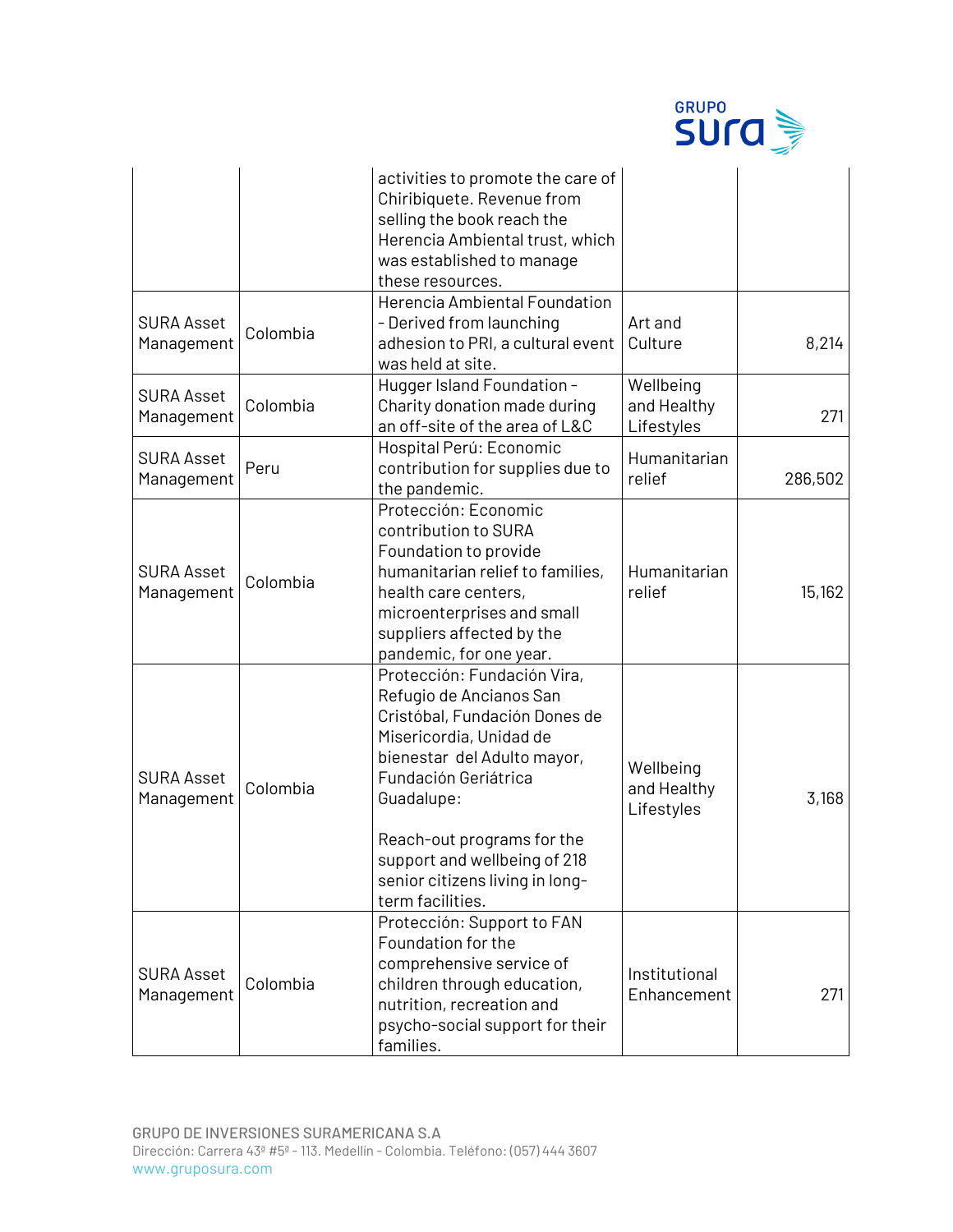

| <b>SURA Asset</b><br>Management | Colombia | Protección: Fundación Vira,<br>Fundación Rhino, Fundación<br>Sembrando Esperanzas,<br>Fundación Lazolandia and<br>Institución educativa Santa<br>Elena: Donation of furniture to<br>schools and foundations in<br>Colombia.                                                                           | Institutional<br>Enhancement           | 23,645 |
|---------------------------------|----------|-------------------------------------------------------------------------------------------------------------------------------------------------------------------------------------------------------------------------------------------------------------------------------------------------------|----------------------------------------|--------|
| <b>SURA Asset</b><br>Management | Colombia | Protección: Christmas<br>Campaign: To provide<br>computers to children and<br>young adults in Colombia. The<br>purpose is to continue their<br>educational process from<br>home. 1 year.                                                                                                              | Quality of<br>Education                | 39,030 |
| <b>SURA Asset</b><br>Management | Chile    | Juan Carlos Kantor Foundation:<br>This initiative was developed<br>due to the sanitary emergency<br>since the elderly at the long-<br>term facilities could not receive<br>visits from family members or<br>caretakers. Therefore, they<br>were given a "puffed pet" to<br>provide emotional support. | Humanitarian<br>relief                 | 12,633 |
| <b>SURA Asset</b><br>Management | Chile    | The Center of Innovation of<br>Universidad Católica held a<br>design festival aimed to boost<br>the youth's innovation.                                                                                                                                                                               | Quality of<br>Education                | 22,739 |
| <b>SURA Asset</b><br>Management | Chile    | Due to the sanitary contingency,<br>se decided to support the<br>Pastoral UC project, which<br>works to delivery aid to those of<br>most need. The project consists<br>of distributing food to<br>vulnerable communities.                                                                             | Humanitarian<br>relief                 | 1,263  |
| <b>SURA Asset</b><br>Management | Chile    | Las Rosas Foundation:<br>Contribution to hold Pavo<br>Fraterno, an initiative to raise<br>funds to provide housing to the<br>largest number of vulnerable<br>and poor elderly persons.                                                                                                                | Wellbeing<br>and Healthy<br>Lifestyles | 2,527  |
| <b>SURA Asset</b><br>Management | Peru     | Construction of two schools in<br>Otuzco, La Libertad, and<br>Didaskalio, Cusco, respectively,<br>through the mechanism of<br>Works for Taxes.                                                                                                                                                        | Quality of<br>Education                | 64,796 |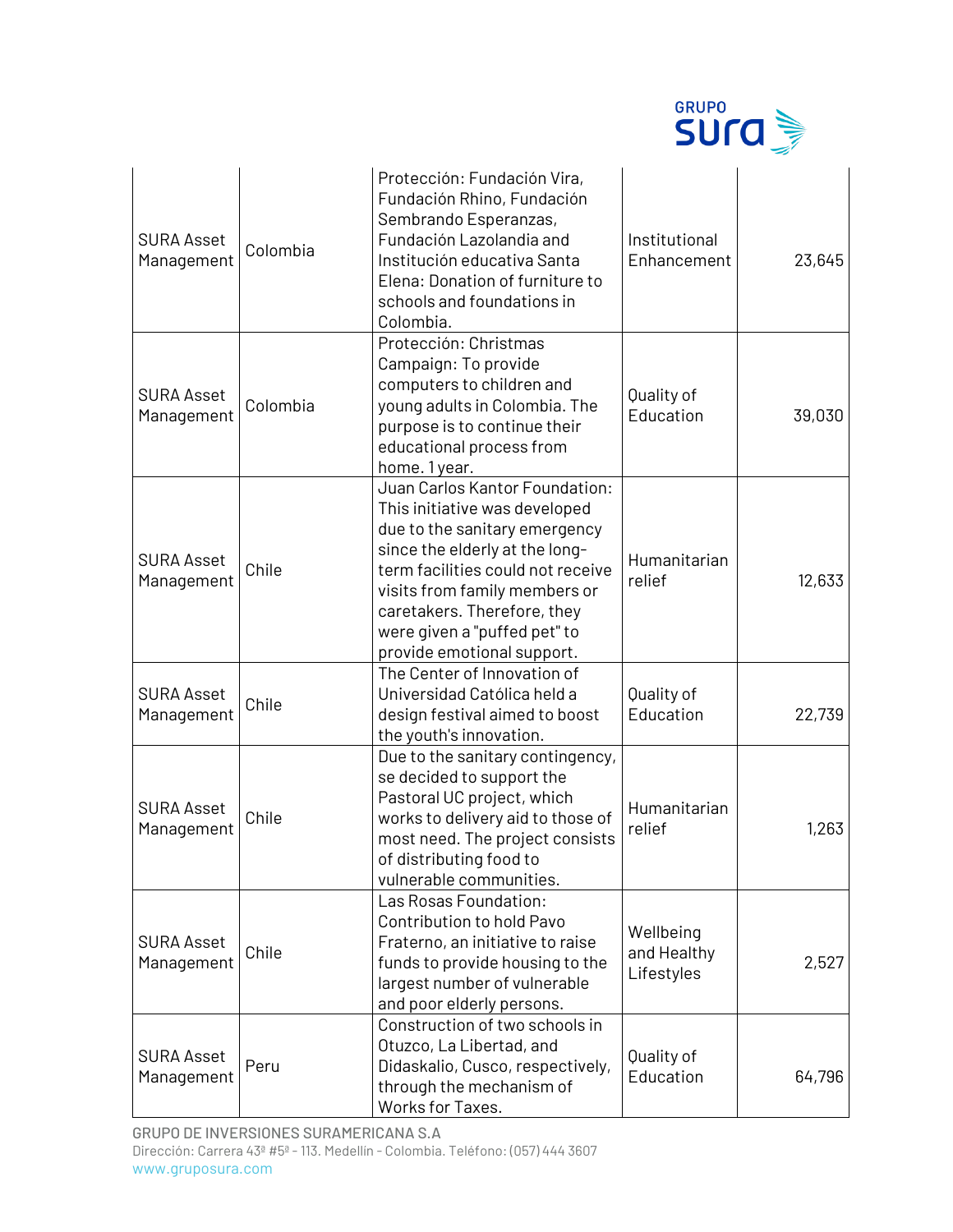

| <b>SURA Asset</b><br>Management | Peru        | Donation to Museo de Arte of<br>Lima - Monetary donation                                                                                                                                                                                                                                 | Art and<br>Culture                     | 12,162 |
|---------------------------------|-------------|------------------------------------------------------------------------------------------------------------------------------------------------------------------------------------------------------------------------------------------------------------------------------------------|----------------------------------------|--------|
| <b>SURA Asset</b><br>Management | Peru        | Donation to ODP Jesuits of Peru<br>- An office that develops jesuits<br>in Peru. A luncheaon was<br>financed for the community in<br>Ayacucho.                                                                                                                                           | Wellbeing<br>and Healthy<br>Lifestyles | 207    |
| <b>SURA Asset</b><br>Management | Peru        | The Committee of Ladies of the<br>Nationa Police of Peru seeks to<br>provide social support and<br>wellbeing to the police's<br>families. Balls were donated.                                                                                                                            | Wellbeing<br>and Healthy<br>Lifestyles | 993    |
| <b>SURA Asset</b><br>Management | Peru        | Asociación Tierra y Ser, a non-<br>profit organization that seeks to<br>train and build awareness to<br>carry out social impact projects.<br>Balls were donated.                                                                                                                         | Wellbeing<br>and Healthy<br>Lifestyles | 771    |
| <b>SURA Asset</b><br>Management | El Salvador | Donation due to the pandemic:<br>A total of 21,200 biosafety<br>supplies for hospitals, including<br>NK95 face masks, overgloves<br>and protective gowns. All<br>materials are certified for the<br>protection of physicians in 3 of<br>the hospitals that receive<br>COVID-19 patients. | Humanitarian<br>relief                 | 13,900 |
| <b>SURA Asset</b><br>Management | El Salvador | Donation due to the pandemic:<br>Delivery of face masks to the<br>police, to protect them in their<br>tasks to assist the population<br>during the lockdown due to<br>COVID-19.                                                                                                          | Humanitarian<br>relief                 | 17,000 |
| <b>SURA Asset</b><br>Management | El Salvador | Donation due to the pandemic:<br>Donation of food baskets and<br>biosafety items to families in<br>vulnerable communities hurt by<br>the lockdown due to COVID-19<br>(since they cannot leave their<br>homes to make their micro<br>commercial activity to subsist).                     | Humanitarian<br>relief                 | 24,000 |
| <b>SURA Asset</b><br>Management | El Salvador | Donation due to the pandemic:<br>Donation of food baskets to<br>low-income families in<br>vulnerable locations, affected<br>by the Amanda and Cristobal<br>tropical storms.                                                                                                              | Humanitarian<br>relief                 | 24,000 |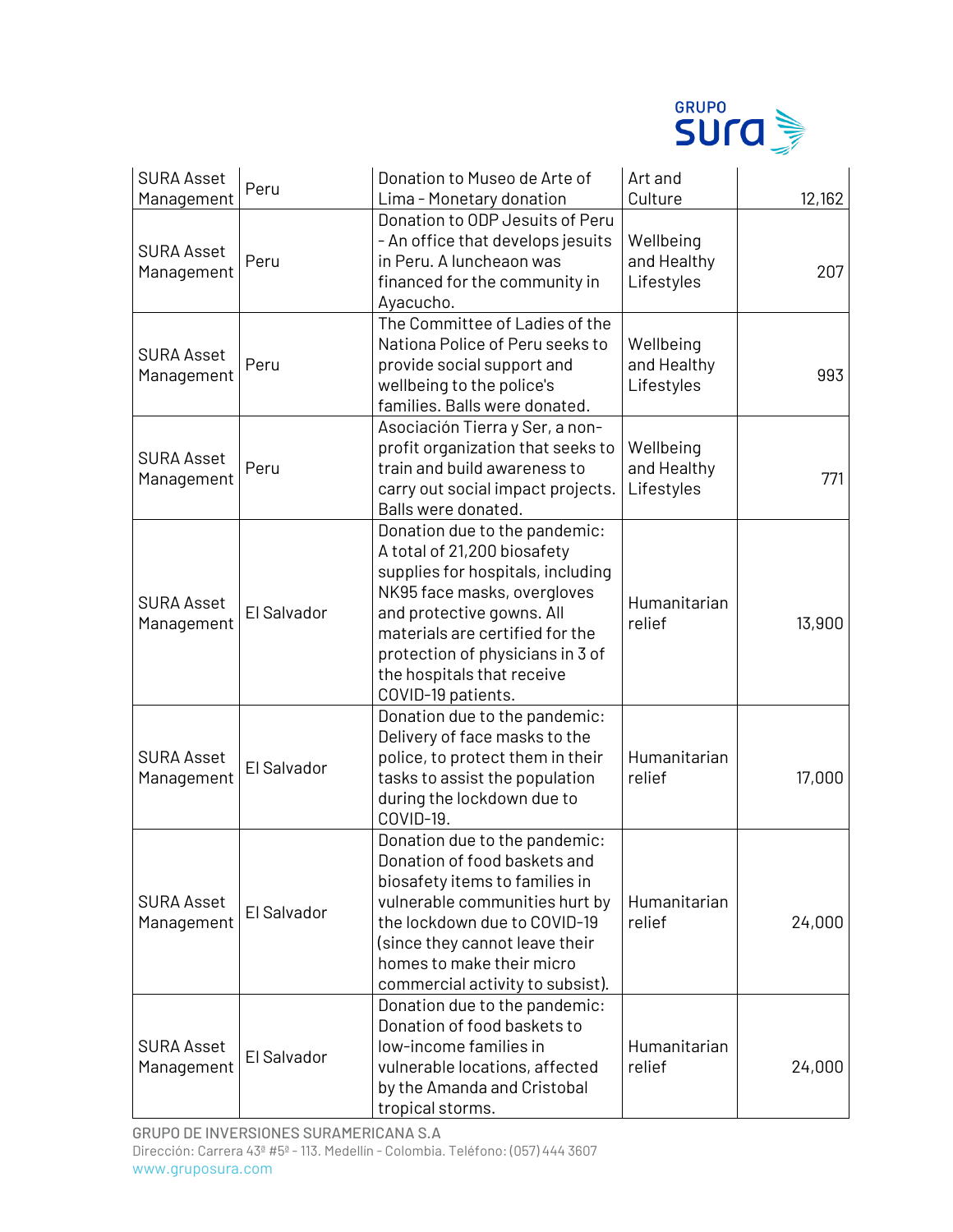

| <b>SURA Asset</b><br>Management | El Salvador   | Institutional donation for the<br>operations of the Red Cross of<br>El Salvador.                                                                                                                                                                             | Institutional<br>Enhancement           | 686       |
|---------------------------------|---------------|--------------------------------------------------------------------------------------------------------------------------------------------------------------------------------------------------------------------------------------------------------------|----------------------------------------|-----------|
| <b>SURA Asset</b><br>Management | El Salvador   | Support to Institución<br>Carmelitas to purchase cereals<br>for their soup kitchens which<br>serve persons in vulnerable<br>conditions.                                                                                                                      | Humanitarian<br>relief                 | 500       |
| <b>SURA Asset</b><br>Management | El Salvador   | Contribution to hold the event<br>Enterprise Dialogue, to discuss<br>the challenges and<br>opportunities of the business<br>people in El Salvador regarding<br>the new conditions imposed by<br>the pandemic.                                                | Institutional<br>Enhancement           | 9,000     |
| <b>SURA Asset</b><br>Management | Uruguay       | <b>Support to Nos Cuidamos Entre</b><br>Todos, a collective program<br>created at the beginning of the<br>pandemic to service the<br>different needs of the sanitary<br>emergency. An initiative of<br>enterprises and society at large<br>to face COVID-19. | Humanitarian<br>relief                 | 10,227    |
| Seguros<br><b>SURA</b>          | <b>Brazil</b> | Donation of five Christmas kits<br>from our year-end initiative.<br>This action is made in a single<br>day to provide a special<br>Christmas to the children of the<br>organization.                                                                         | Wellbeing<br>and Healthy<br>Lifestyles | 97        |
| Seguros<br><b>SURA</b>          | Chile         | Donation of 15 modular monitors<br>of medium complexity, and 200<br>personal protection gear kits.                                                                                                                                                           | Humanitarian<br>relief                 | 52,038    |
| Seguros<br>SURA                 | Colombia      | Donation to furnish the San<br><b>Vicente Foundation Intensive</b><br>Care Unit                                                                                                                                                                              | Humanitarian<br>relief                 | 1,624,537 |
| Seguros<br><b>SURA</b>          | Colombia      | Donation to HMUA                                                                                                                                                                                                                                             | Humanitarian<br>relief                 | 81,227    |
| Seguros<br><b>SURA</b>          | Colombia      | Donation to Clínica CES                                                                                                                                                                                                                                      | Humanitarian<br>relief                 | 54,151    |
| Seguros<br><b>SURA</b>          | Colombia      | Investigation of CES                                                                                                                                                                                                                                         | Humanitarian<br>relief                 | 5,415     |
| Seguros<br><b>SURA</b>          | Colombia      | Donation to UdeA                                                                                                                                                                                                                                             | Humanitarian<br>relief                 | 26,489    |
| Seguros<br><b>SURA</b>          | Colombia      | Contribution to ANDI                                                                                                                                                                                                                                         | Humanitarian<br>relief                 | 75,541    |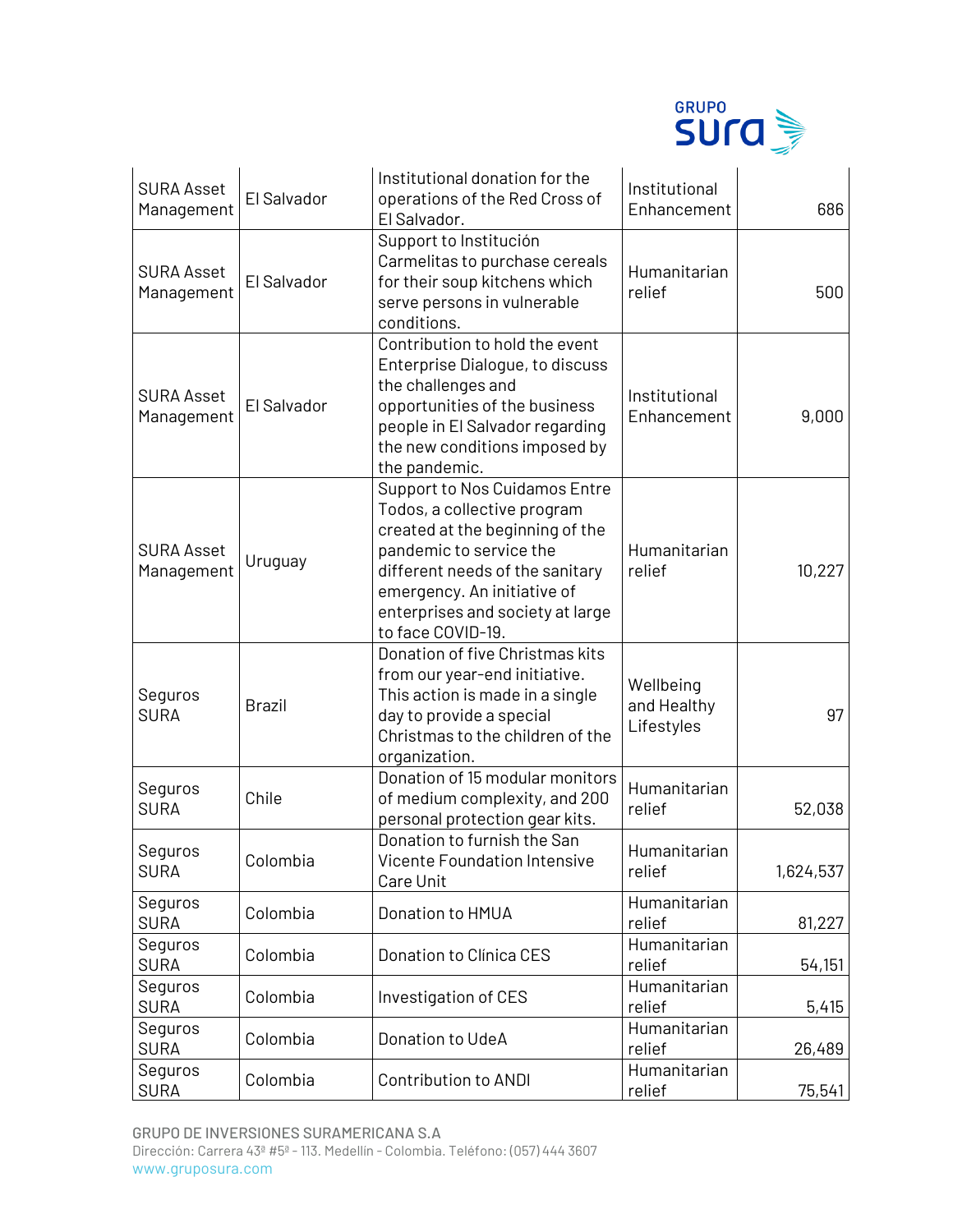

| Seguros<br><b>SURA</b> | Colombia    | Donation to Pro Pacífico                                                                                                                                                                                                                                                                                                                                             | Humanitarian<br>relief  | 54,151 |
|------------------------|-------------|----------------------------------------------------------------------------------------------------------------------------------------------------------------------------------------------------------------------------------------------------------------------------------------------------------------------------------------------------------------------|-------------------------|--------|
| Seguros<br><b>SURA</b> | Colombia    | Sponsorship to UdeA                                                                                                                                                                                                                                                                                                                                                  | Humanitarian<br>relief  | 24,368 |
| Seguros<br><b>SURA</b> | Colombia    | Donation to Universidad<br>Javeriana                                                                                                                                                                                                                                                                                                                                 | Humanitarian<br>relief  | 34,635 |
| Seguros<br><b>SURA</b> | Colombia    | Donation of furniture for public<br>schools in the Eastern region of<br>Antioquia.                                                                                                                                                                                                                                                                                   | Quality of<br>Education | 17,626 |
| Seguros<br><b>SURA</b> | Colombia    | FUNDACION CARDIOVASCULAR<br>DE COLOMBIA                                                                                                                                                                                                                                                                                                                              | Humanitarian<br>relief  | 3,520  |
| Seguros<br><b>SURA</b> | Colombia    | Hospital Pablo Tobón                                                                                                                                                                                                                                                                                                                                                 | Humanitarian<br>relief  | 81,227 |
| Seguros<br><b>SURA</b> | Colombia    | Clínica CES                                                                                                                                                                                                                                                                                                                                                          | Humanitarian<br>relief  | 54,151 |
| Seguros<br><b>SURA</b> | El Salvador | For every transaction made by<br>our clients and salespersons in<br>our Digital Ecosystem,<br>ASESUISA donates \$0.25 to the<br>Red Cross of El Salvador, during<br>the months of March, April and<br>May, 2020.                                                                                                                                                     | Humanitarian<br>relief  | 5,890  |
| Seguros<br><b>SURA</b> | El Salvador | ASES, the Association of<br>Insurance of El Salvador, and<br>the insurance companies that<br>are part of the guild, make a<br>donation to purchase hospital<br>beds for the new hospital in the<br>International Trade Show and<br>Conventions Center (CIFCO) of<br>El Salvador. This center will be<br>exclusively serving patients<br>affected by the CORONAVIRUS. | Humanitarian<br>relief  | 2,000  |
| Seguros<br><b>SURA</b> | El Salvador | Due to the national emergency<br>derived from COVID-19, FUSATE<br>requested a contribution to<br>supply meals every day to the<br>elderly that is lockdown in the<br>evening bedrooms of this<br>institution.                                                                                                                                                        | Humanitarian<br>relief  | 1,000  |
| Seguros<br><b>SURA</b> | El Salvador | ASESUISA donated supplies to<br>the Benjamin Bloom Hospital,<br>including: 490 surgical gowns,<br>261 units of gel alcohol; 20<br>boxes of crystal acrylic surgical<br>protection to intubate patients.                                                                                                                                                              | Humanitarian<br>relief  | 13,797 |

GRUPO DE INVERSIONES SURAMERICANA S.A Dirección: Carrera 43ª #5ª - 113. Medellín - Colombia. Teléfono: (057) 444 3607 www.gruposura.com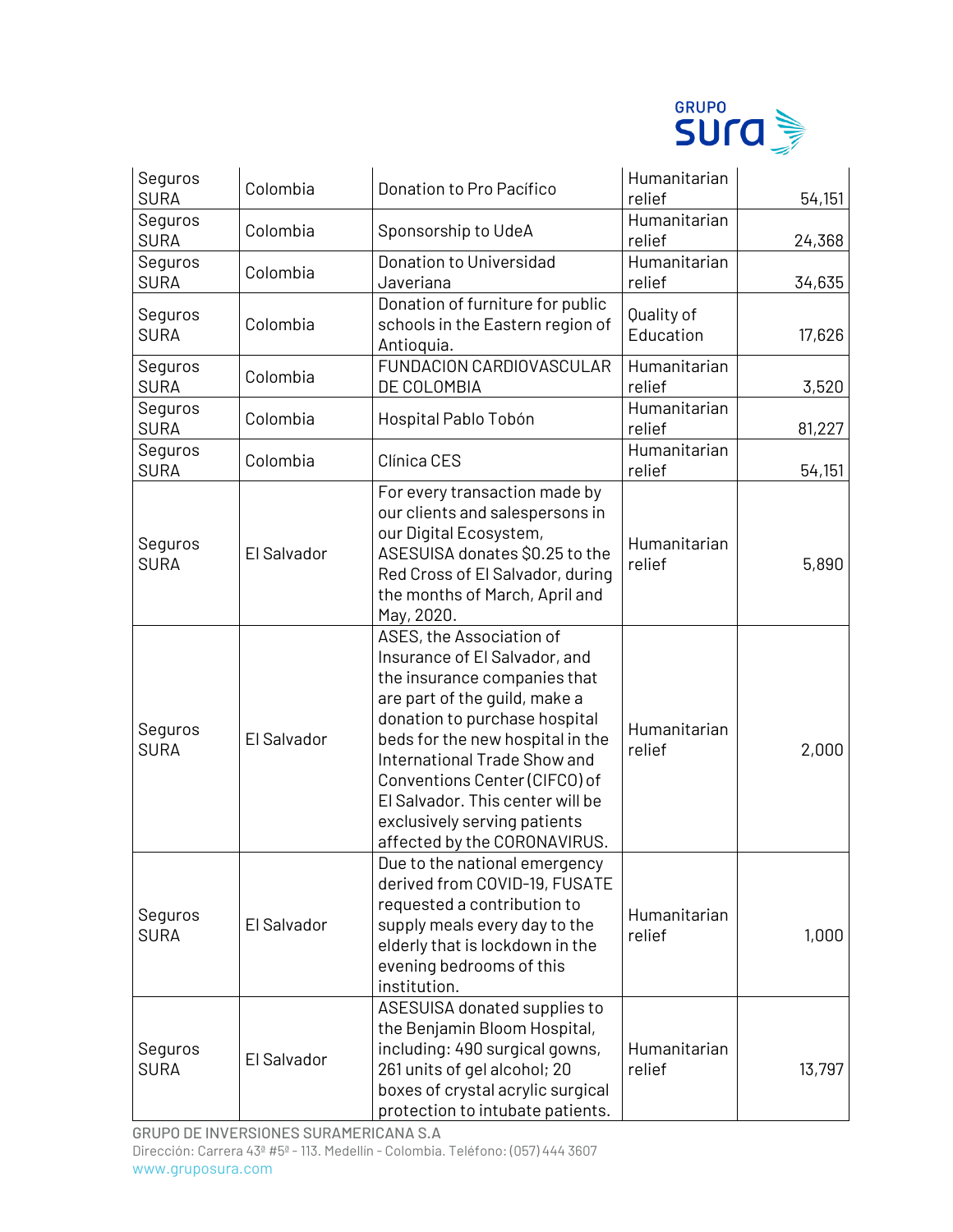

| Seguros<br><b>SURA</b> | El Salvador | ASESUISA donates 1,000<br>supplies in kind for personal<br>protection of physicians and<br>nurses from the Ministry of<br>Health.                                                                                      | Humanitarian<br>relief | 5,040   |
|------------------------|-------------|------------------------------------------------------------------------------------------------------------------------------------------------------------------------------------------------------------------------|------------------------|---------|
| Seguros<br><b>SURA</b> | El Salvador | Economic aid is given to the<br>Asociación Patronato Pro-<br>Hermano Necesitado, to<br>purchase food during the<br>pandemic of COVID-19.                                                                               | Humanitarian<br>relief | 500     |
| Seguros<br><b>SURA</b> | El Salvador | to have solidarity with<br>vulnerable families affected by<br>the Amanda Storm, we gave an<br>economic donation to Plan<br>International El Salvador to<br>purchase food kits.                                         | Humanitarian<br>relief | 2,000   |
| Seguros<br><b>SURA</b> | El Salvador | ASESUISA granted to FONAT a<br>vehicle insurance for 7 mobile<br>booths (including the booths) in<br>which COVID-19 tests are made.                                                                                    | Humanitarian<br>relief | 5,549   |
| Seguros<br><b>SURA</b> | Mexico      | Economic aid for persons not<br>included in the payroll (car<br>placer and shoe polisher) who<br>lost their source of income<br>(particular services) due to the<br>pandemic.                                          | Humanitarian<br>relief | 698     |
| Seguros<br><b>SURA</b> | Mexico      | Support to feed housecleaning<br>personnel during 4 months to<br>avoid them leaving their homes<br>to buy food and to minimize<br>their infections. (Personnel<br>from housecleaning and<br>security at headquarters). | Humanitarian<br>relief | 4,467   |
| Seguros<br><b>SURA</b> | Panama      | Home Service Program, to serve<br>positive COVID.19 patients<br>providing oxygen-therapy. To<br>support the struggle against the<br>pandemic, for 5 months.                                                            | Humanitarian<br>relief | 100,000 |
| Seguros<br><b>SURA</b> | Panama      | Donation to the Healthcare<br>System: 20 vital sign monitors<br>were delivered in April 2020 to<br>two public hospitals to fight<br>against the pandemic.                                                              | Humanitarian<br>relief | 59,706  |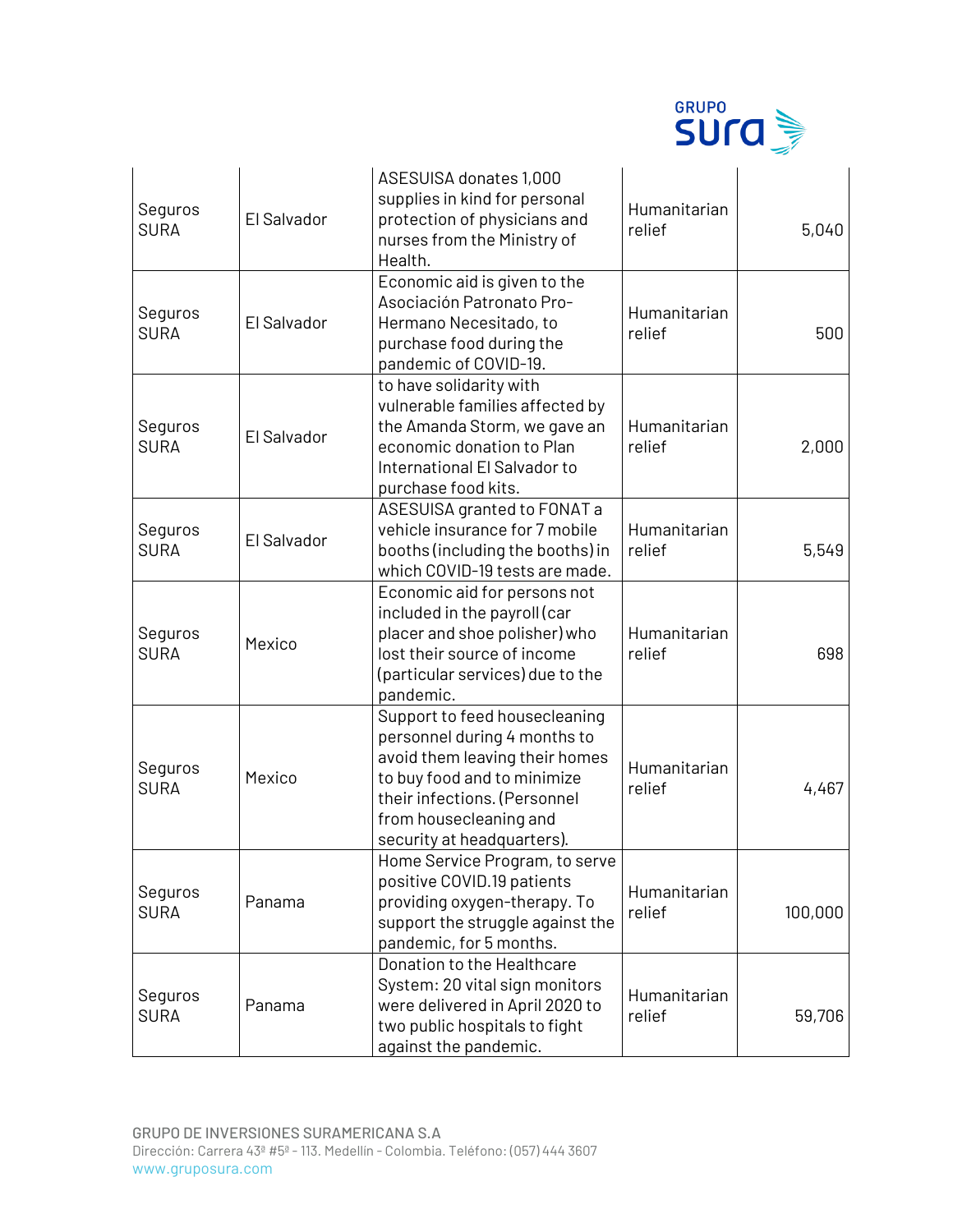

| Seguros<br><b>SURA</b> | Panama                | Donation to Caravana de<br>Asistencia Social, Damas<br>Dipomáticas y Panameñas. To<br>support the creation of<br>Subsistence Orchards, to<br>develop microenterprises for<br>families and to create jobs with<br>these home orchards.                                                                                                                                                                                                                                                                                                                                        | Wellbeing<br>and Healthy<br>Lifestyles | 10,000 |
|------------------------|-----------------------|------------------------------------------------------------------------------------------------------------------------------------------------------------------------------------------------------------------------------------------------------------------------------------------------------------------------------------------------------------------------------------------------------------------------------------------------------------------------------------------------------------------------------------------------------------------------------|----------------------------------------|--------|
| Seguros<br><b>SURA</b> | Dominican<br>Republic | Fundación Educativa Acción<br>Callejera. This non-profit<br>institution has promoted since<br>1989 activities to guarantee the<br>fundamental rights of children<br>and young adults at social risk in<br>Santiago, Dominican Republic.<br>It provides comprehensive out-<br>reach programs to lead to<br>understand their difficulties and<br>to improve their living<br>conditions.<br>www.accioncallejera.org<br>Donation to the Christmas<br>activity: Raw food, juices,<br>sweets, Christmas fruits, toys.                                                              | Wellbeing<br>and Healthy<br>Lifestyles | 619    |
| Seguros<br><b>SURA</b> | Dominican<br>Republic | Fundación MIR. This is a non-<br>profit foundation that works to<br>education children of low-<br>income families in La Romana<br>ara. The Foundation manages<br>three schools that cover the<br>needs of more than 1,000<br>children: MIR Esperanza (a<br>vocational school for children),<br>Escuela Técnico Vocacional<br>Fundación MIR (for girls) and<br>Primaria MIR (for the youngest).<br>The donation helped the school<br>to continue its on-line classes,<br>and to deliver food supplies, oral<br>hygiene kits and medications.<br>https://www.mircharities.org/ | Humanitarian<br>relief                 | 1,034  |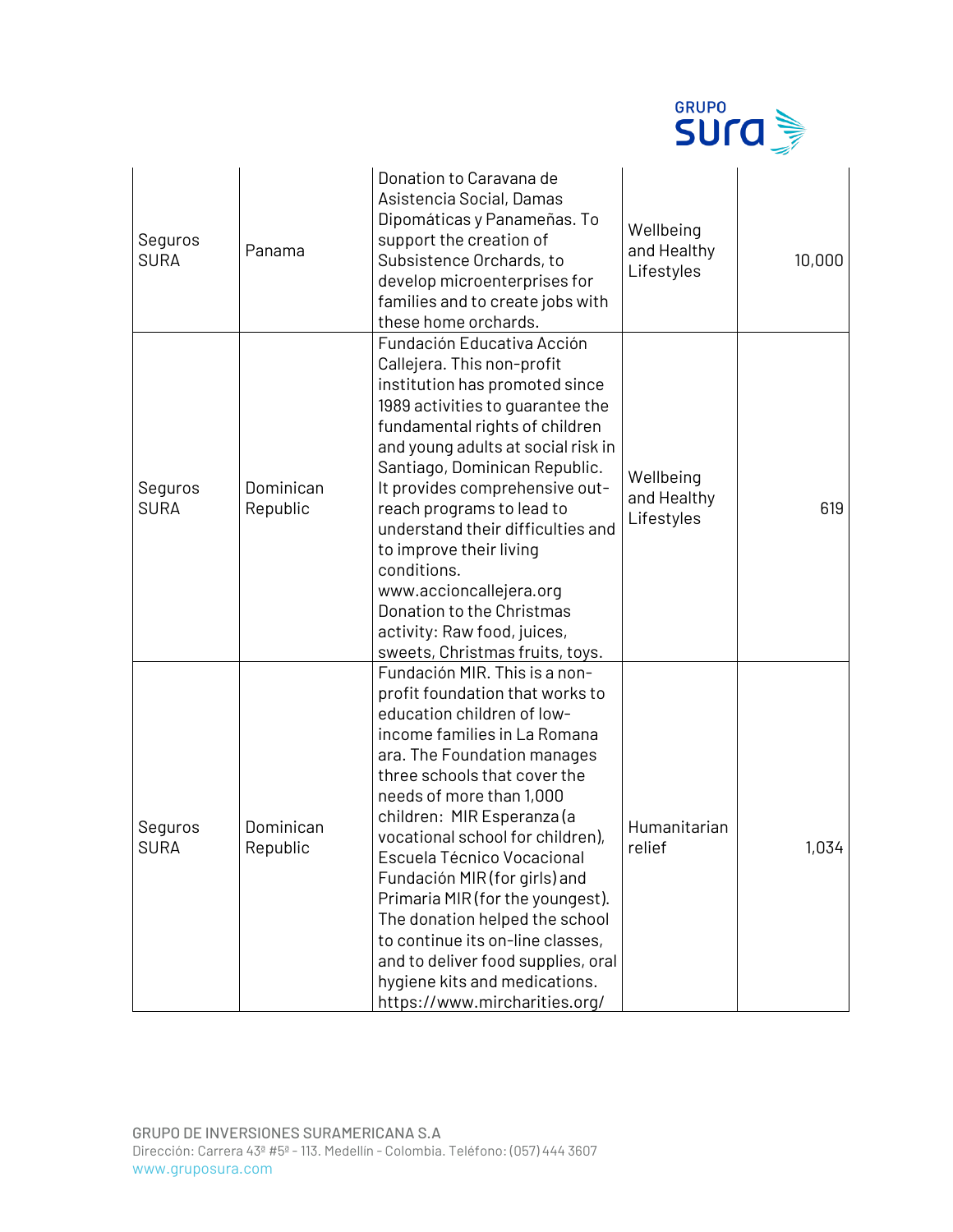

| Seguros<br><b>SURA</b> | Dominican<br>Republic | Abriendo Caminos Foundation:<br>This is a non-governmental<br>organization with experience in<br>comprehensive education,<br>promoting rights and providing<br>psycho-social assistance. This<br>targets boys, girls, young adults<br>and their families. It was<br>founded in 2003.<br>https://abriendocamino.org.do/<br>Donation of 7 computers for<br>teachers. | Humanitarian<br>relief  | 4,861  |
|------------------------|-----------------------|--------------------------------------------------------------------------------------------------------------------------------------------------------------------------------------------------------------------------------------------------------------------------------------------------------------------------------------------------------------------|-------------------------|--------|
| Seguros<br><b>SURA</b> | Uruguay               | Psychological assistance<br>provided to runners during the<br>pandemic with psychiatrist<br>Colett.                                                                                                                                                                                                                                                                | Humanitarian<br>relief  | 310    |
| Seguros<br><b>SURA</b> | Uruguay               | DONATION OF DEFIBRILLATORS                                                                                                                                                                                                                                                                                                                                         | Humanitarian<br>relief  | 7,449  |
| Seguros<br><b>SURA</b> | Uruguay               | Donation to invest in<br>Respirators and Monitors for<br>COVID-19 (Sura as a member of<br>the Business Group has We<br>Take Care of Each Other (Nos<br>Cuidamos entre Todos).                                                                                                                                                                                      | Humanitarian<br>relief  | 51,729 |
| Seguros<br><b>SURA</b> | Uruguay               | Donations of small amounts of<br>money made to public schools<br>within Uruguay as well as social<br>sports institutions for children<br>and young adults.                                                                                                                                                                                                         | Quality of<br>Education | 6,207  |
| Seguros<br><b>SURA</b> | Uruguay               | Centro Delfines. Dispensers of<br>paper towels, and binding<br>equipment.                                                                                                                                                                                                                                                                                          | Humanitarian<br>relief  | 540    |
| Seguros<br><b>SURA</b> | Uruguay               | Escuela en Montevideo -<br>Electric hand dryer                                                                                                                                                                                                                                                                                                                     | Quality of<br>Education | 143    |

## **Sponsorships**

- Total investment: USD 2,277,997
- People benefited: 3,569,379
- Organizations benefited: 113,302

| <b>Company</b> |                           | <b>Country where Brief Description of Social</b> | Topic | Investment    |
|----------------|---------------------------|--------------------------------------------------|-------|---------------|
|                | <b>Initiative is held</b> | <b>Initiative</b>                                |       | <b>in USD</b> |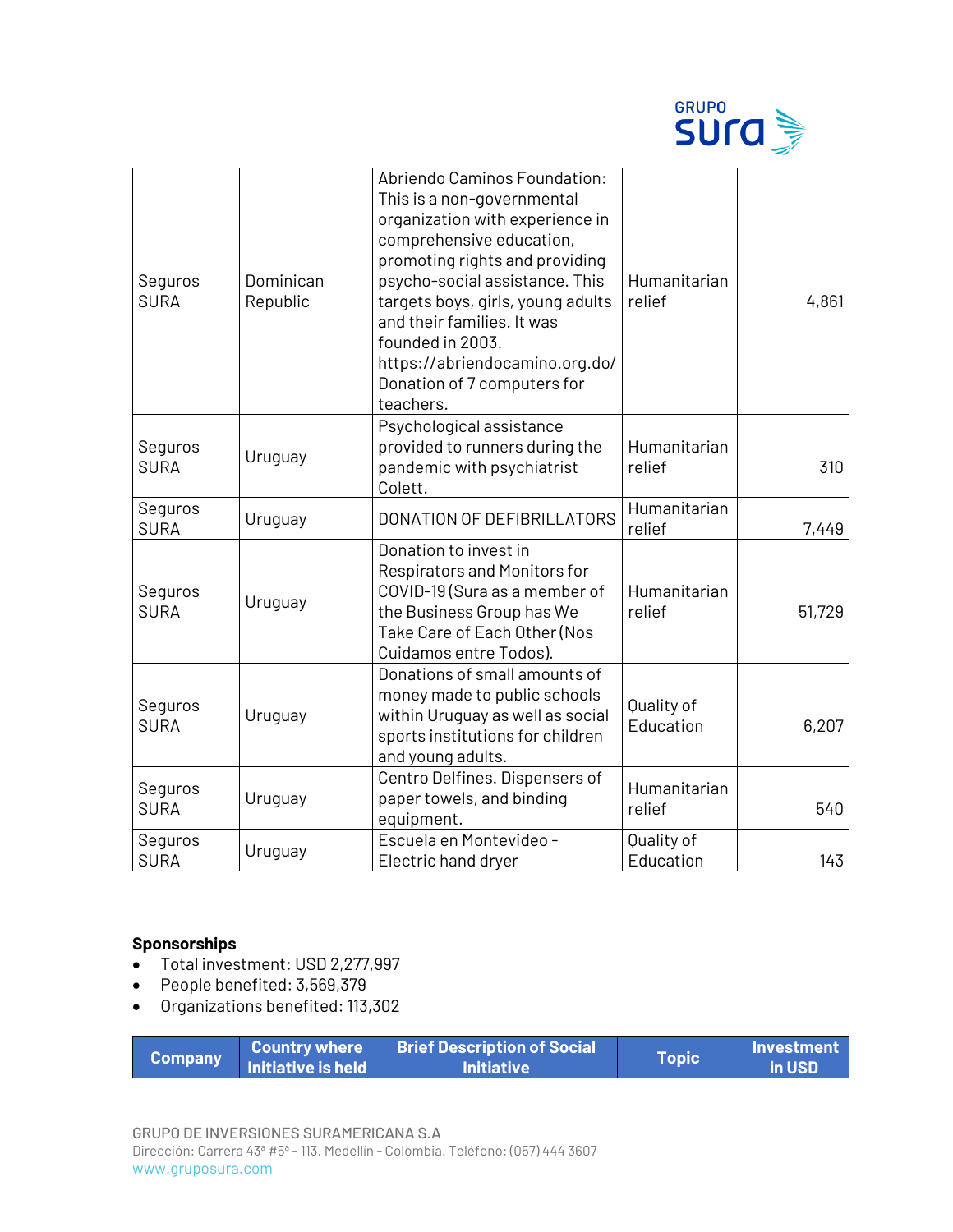

| Grupo SURA                      | Colombia | Sponsorship of the Hay<br>Festival in Medellín and<br>Cartagena: This event held in<br>person during one week in<br>January to spread knowledge<br>and boost discussions.                                                                                                                              | Art and<br>Culture                     | 106,326 |
|---------------------------------|----------|--------------------------------------------------------------------------------------------------------------------------------------------------------------------------------------------------------------------------------------------------------------------------------------------------------|----------------------------------------|---------|
| Grupo SURA                      | Colombia | Alliance with the Hay Festival<br>and the country to invite<br>experts to talk about the<br>challenges related to COVID-19,<br>through digital platforms and<br>open to all audiences.                                                                                                                 | Art and<br>Culture                     | 70,000  |
| Grupo SURA                      | Colombia | Sponsorship of the<br>Expoartesano crafts trade<br>show, to support the<br>commercial processes of<br>indigenous communities.                                                                                                                                                                          | Art and<br>Culture                     | 6,444   |
| Grupo SURA                      | Colombia | Patrocinio evento para<br>celebrar en Bogotá el mes del<br>jaguar y promover el cuidado<br>de Chiribiquete                                                                                                                                                                                             | Art and<br>Culture                     | 5,415   |
| <b>Grupo SURA</b>               | Colombia | Alianza Fundación Gabo para<br><b>Festival and Premio de</b><br>Periodismo Gabriel García<br>Márquez, along with Proyecto<br>de Ética Periodística: this<br>alliance seeks to promote best<br>practices related to the media,<br>by enhancing different<br>professionals in the area of<br>journalism. | Art and<br>Culture                     | 53,339  |
| Grupo SURA                      | Colombia | Chiribiquete: E-book<br>development                                                                                                                                                                                                                                                                    | Art and<br>Culture                     | 3,905   |
| Grupo SURA                      | Colombia | Chiribiquete: Sponsor made by<br>Diana Uribe by podcast                                                                                                                                                                                                                                                | Art and<br>Culture                     | 6,444   |
| <b>SURA Asset</b><br>Management | Colombia | Protección: There Is Talent is a<br>platform created by Protección<br>to aid young adults to<br>appropriate their talent,<br>providing them tools to be<br>unstoppable in their personal<br>and professional development.<br>It provides exclusive discounts<br>and benefits.                          | Wellbeing and<br>Healthy<br>Lifestyles | 202,796 |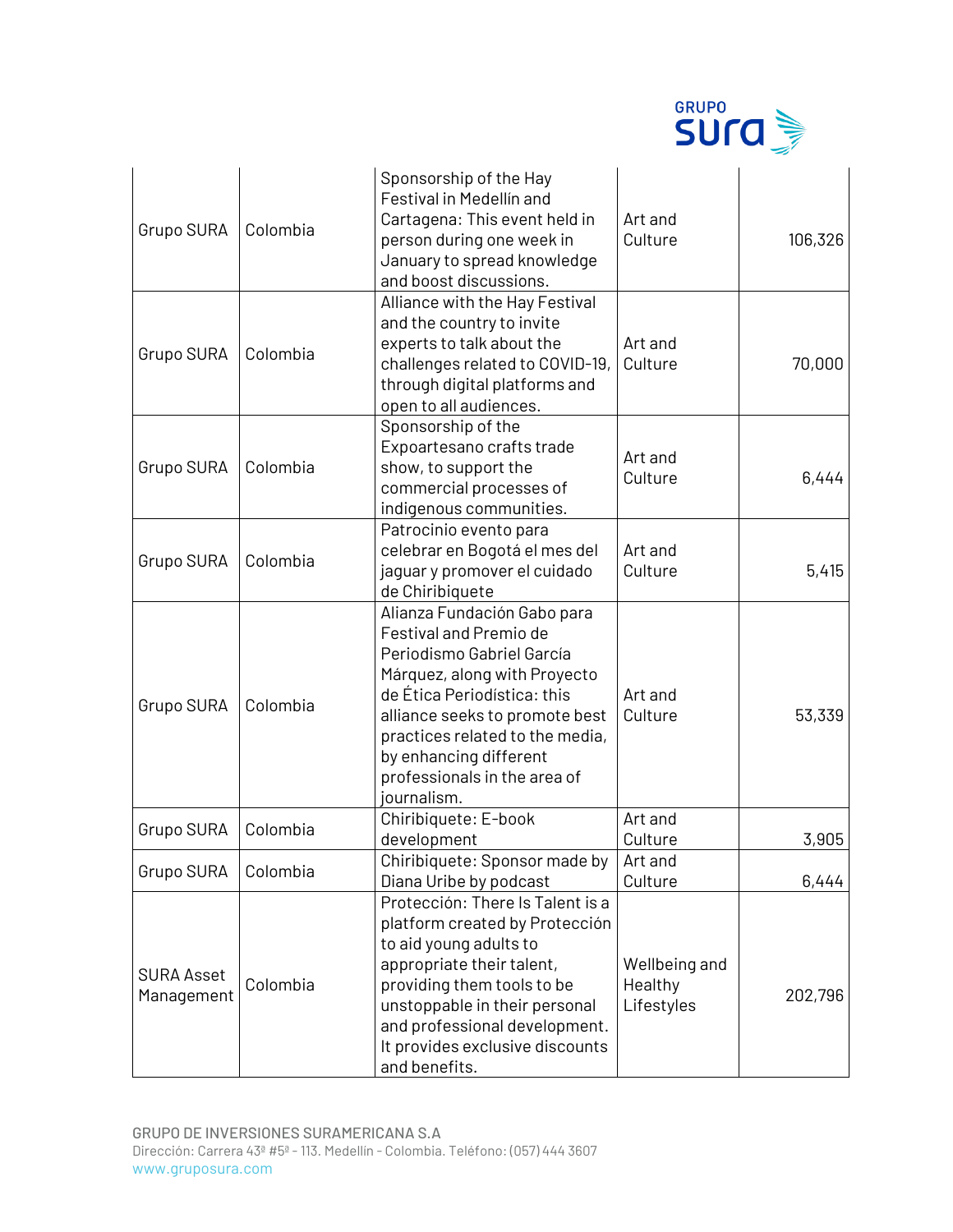

| <b>SURA Asset</b><br>Management | Colombia | Protección: Economic<br>contributions to SURA<br>Foundation: A social focus of<br>our campaign to update data,<br>in which a contribution is made<br>to the senior citizens in<br>vulnerable condition in<br>Colombia hit the hardest by the<br>pandemic. In this campaign,<br>Protección invites its clients to<br>join this effort. | Humanitarian<br>relief                 | 21,660 |
|---------------------------------|----------|---------------------------------------------------------------------------------------------------------------------------------------------------------------------------------------------------------------------------------------------------------------------------------------------------------------------------------------|----------------------------------------|--------|
| <b>SURA Asset</b>               | Colombia | Protección:                                                                                                                                                                                                                                                                                                                           | Institutional                          |        |
| Management                      |          | Probarranquilla                                                                                                                                                                                                                                                                                                                       | Enhancement                            | 2,038  |
| SURA Asset                      | Colombia | Protección: Corporación                                                                                                                                                                                                                                                                                                               | Institutional                          |        |
| Management                      |          | <b>Empresarial Oriente</b>                                                                                                                                                                                                                                                                                                            | Enhancement                            | 1,895  |
| <b>SURA Asset</b>               | Colombia | Protección: Asociación para el                                                                                                                                                                                                                                                                                                        | Institutional                          |        |
| Management                      |          | progreso                                                                                                                                                                                                                                                                                                                              | Enhancement                            | 999    |
| <b>SURA Asset</b><br>Management | Colombia | Protección: Support to<br>Fundación Mónica Uribe por<br>Amor: Programs to support<br>and assist persons with spina<br>bífida and their families -<br>Apoyo Carrera                                                                                                                                                                    | Wellbeing and<br>Healthy<br>Lifestyles | 1,625  |
| <b>SURA Asset</b><br>Management | Chile    | 2020 membership to be part of<br>the Global Compact Network in<br>Chile.                                                                                                                                                                                                                                                              | Institutional<br>Enhancement           | 4,353  |
| <b>SURA Asset</b><br>Management | Chile    | Membership to sign the PRI<br>during 2020, reinforcing our<br>commitment to sustainable<br>and responsible investments.                                                                                                                                                                                                               | Institutional<br>Enhancement           | 7,279  |
| <b>SURA Asset</b><br>Management | Mexico   | Annual contribution to Centro<br>Mexicano para la Filantropía<br>A.C., to participate in the<br>process to obtain the Socially<br>Responsible Enterprise Award.                                                                                                                                                                       | Institutional<br>Enhancement           | 3,909  |
| <b>SURA Asset</b><br>Management | Peru     | PIR (Responsible Investment<br>Program) - An association<br>intended to disclose the<br>culture of making responsible<br>and sustainable investments.                                                                                                                                                                                 | Institutional<br>Enhancement           | 5,726  |
| <b>SURA Asset</b><br>Management | Peru     | Consejo Peruano de<br>Competitividad - An initiative<br>of the private sector promoted<br>by IPAE, to contribute to the<br>development of Peru. It<br>involves proposals of policies                                                                                                                                                  | Institutional<br>Enhancement           | 30,062 |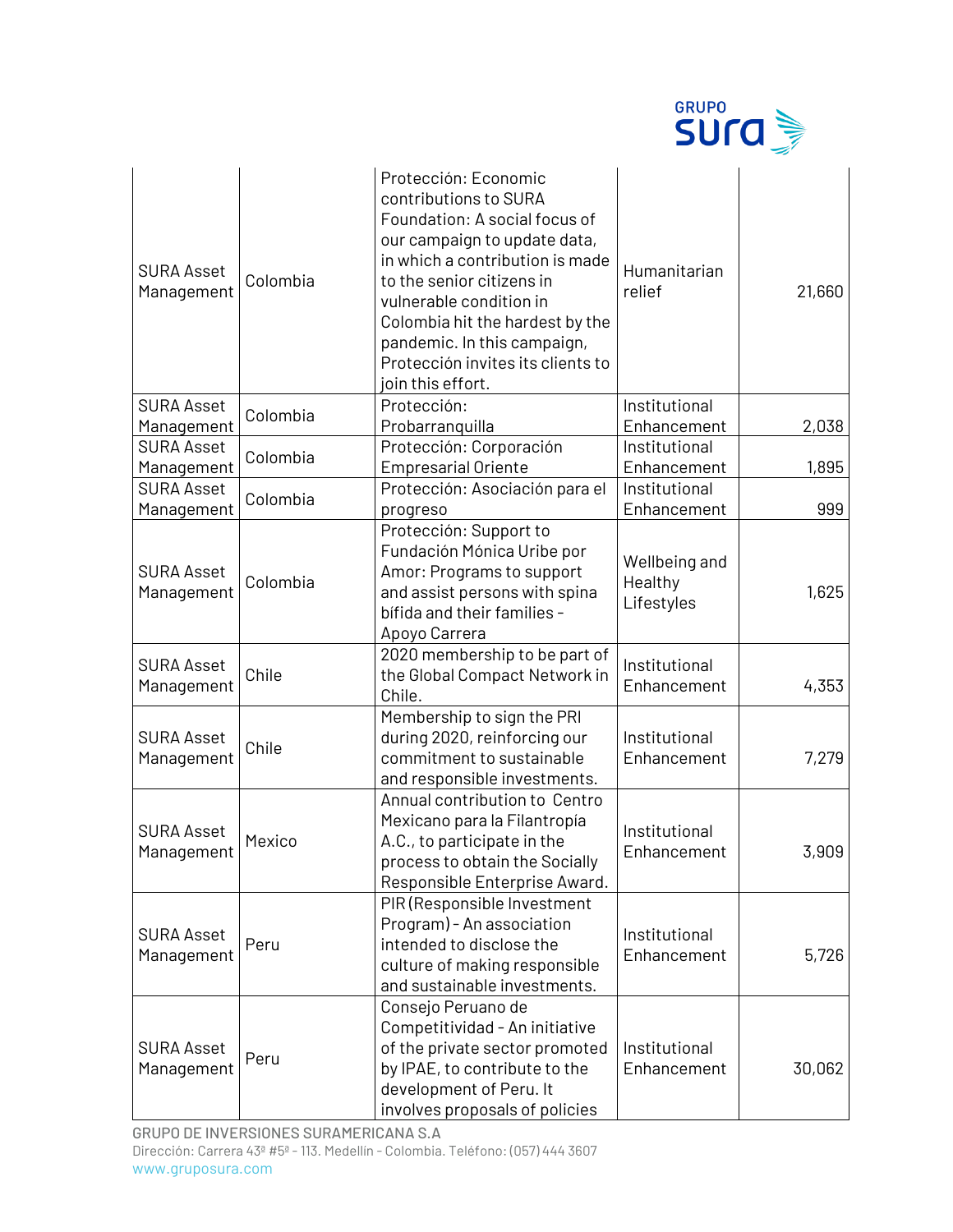

|                                 |             | engaging the public and private<br>sectors.                                                                                                                                                                                                                                       |                                        |        |
|---------------------------------|-------------|-----------------------------------------------------------------------------------------------------------------------------------------------------------------------------------------------------------------------------------------------------------------------------------|----------------------------------------|--------|
| <b>SURA Asset</b><br>Management | Peru        | Instituto Peruano de<br>Administración de Empresas -<br>A private, independent and<br>non-profit business<br>association intended to boost<br>leaders committed to a<br>developed Peru.                                                                                           | Institutional<br>Enhancement           | 1,718  |
| <b>SURA Asset</b><br>Management | Peru        | The Peruvian Association of<br>Finance is a non-profit entity<br>that represents the most<br>important executives in the<br>area of finance of Peru. Its role<br>is to promote the speciality by<br>holding activities, forums and<br>other professional interaction<br>settings. | Institutional<br>Enhancement           | 573    |
| <b>SURA Asset</b><br>Management | El Salvador | Events held to promote<br>information and knowledge on<br>different matters covering<br>modern management and<br>enterprises.                                                                                                                                                     | Institutional<br>Enhancement           | 1,695  |
| <b>SURA Asset</b><br>Management | El Salvador | Activities of the Club of Retired<br>Persons of Crecer, and<br>development of the digital<br>contents of the platform<br>Crecer Siempre Activo and<br>Estar Bien en Casa in El<br>Salvador.                                                                                       | Wellbeing and<br>Healthy<br>Lifestyles | 3,220  |
| <b>SURA Asset</b><br>Management | Uruguay     | Support to the Telethon<br>Foundation through clients of<br>AFAP SURA. By choosing to<br>receive the statement by e-<br>mail instead of air mail, \$10<br>pesos are donated for every<br>delivery of the statement made<br>to the client.                                         | Wellbeing and<br>Healthy<br>Lifestyles | 52,239 |
| <b>SURA Asset</b><br>Management | Uruguay     | SURA Economic Trust Talk. An<br>alliance made with the<br>academic sector to position<br>the economic trust index of<br>Uruguay.                                                                                                                                                  | Institutional<br>Enhancement           | 35,675 |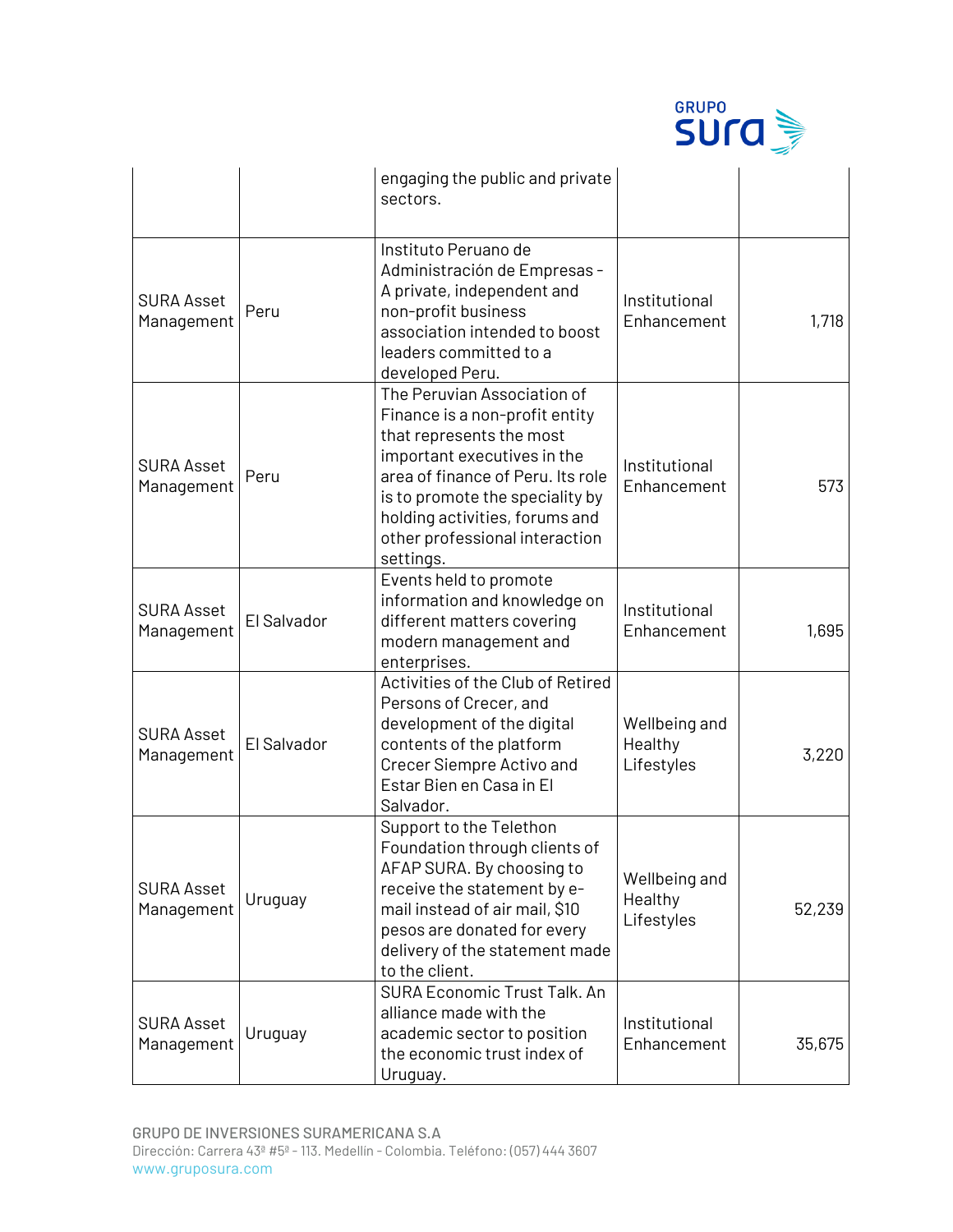

| <b>SURA Asset</b><br>Management | Peru        | Sponsorship of Hay Festival<br>Digital in Arequipa, during a<br>week in November, to spread<br>knowledge and promote<br>discussions.                                                                                                                                                                                                   | Art and<br>Culture                     | 32,500 |
|---------------------------------|-------------|----------------------------------------------------------------------------------------------------------------------------------------------------------------------------------------------------------------------------------------------------------------------------------------------------------------------------------------|----------------------------------------|--------|
| <b>SURA Asset</b><br>Management | Colombia    | Alianza Fundación Gabo para<br><b>Festival and Premio de</b><br>Periodismo Gabriel García<br>Márquez, along with Proyecto<br>de Ética Periodística: this<br>alliance seeks to promote best<br>practices related to the media,<br>by enhancing different<br>professionals in the area of<br>journalism.                                 | Art and<br>Culture                     | 26,805 |
| <b>SURA Asset</b><br>Management | El Salvador | Tiempo con tus finanzas - A<br><b>Finance Education Program</b><br>with different formats: A radio<br>program, a series of videos,<br>and podcasts on social media<br>(on-line disclosure through<br>advertisements).                                                                                                                  | Wellbeing and<br>Healthy<br>Lifestyles | 32,818 |
| <b>SURA Asset</b><br>Management | Mexico      | 2020 National Financial<br><b>Education Week: Afore SURA</b><br>participated with an on-line<br>stand and talks to build<br>awareness on the importance<br>of saving for retirement, and of<br>having voluntary savings for a<br>better quality of life.                                                                               | Wellbeing and<br>Healthy<br>Lifestyles | 10,102 |
| <b>SURA Asset</b><br>Management | El Salvador | Digital Tools: Calculators are<br>made available on the website<br>so that persons can diagnose<br>their financial health, calculate<br>their dreams, and know their<br>investor profile. This is the<br>foundation for advise provided<br>when having voluntary savings,<br>but it is also actively promoted<br>in digital campaigns. | Wellbeing and<br>Healthy<br>Lifestyles | 16,744 |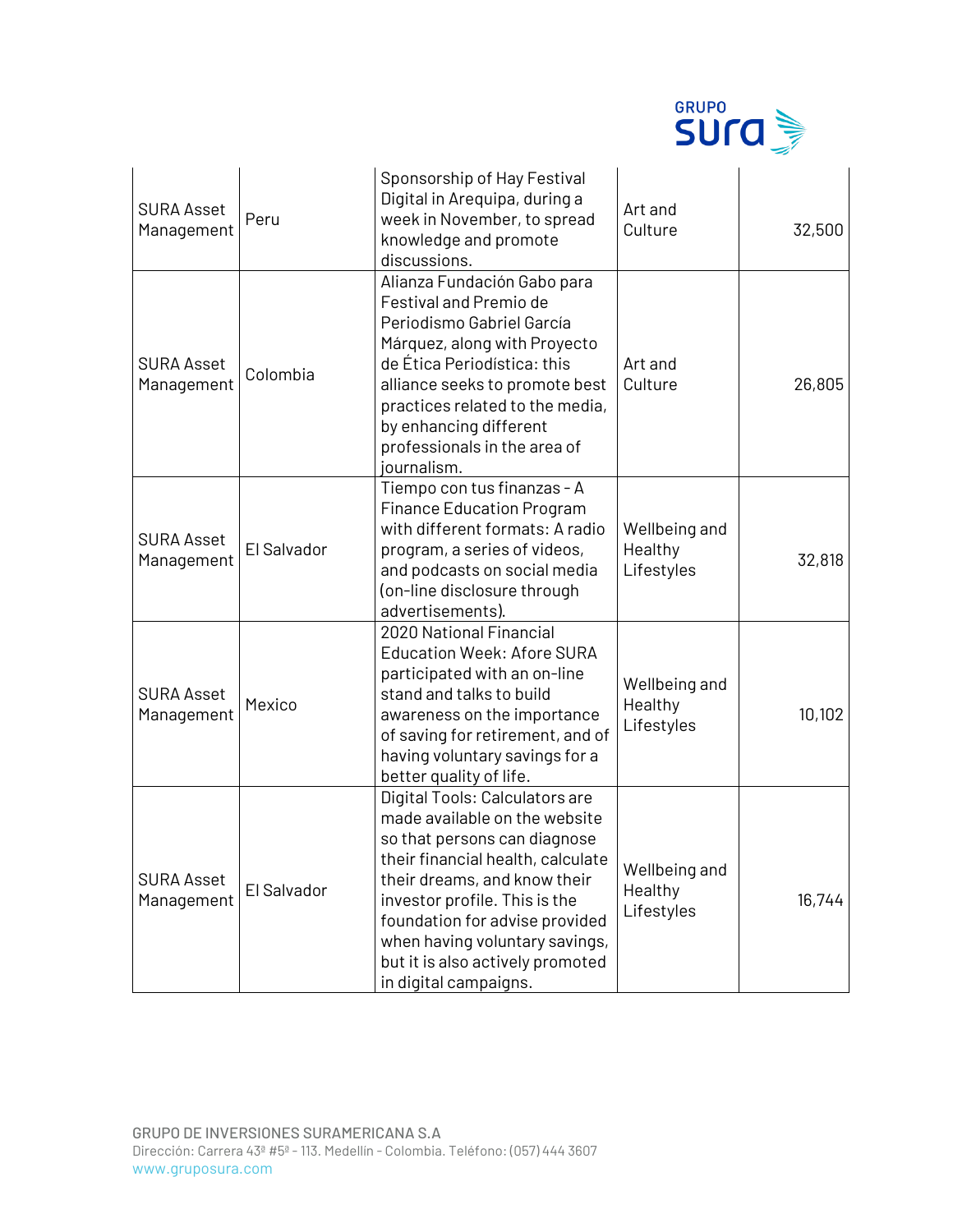|                                 |        |                                                                                                                                                                                                                                                                                                                                                                                                                                                                                                                                                                                                                                                  | <b>GRUPO</b><br>Sura                   |       |
|---------------------------------|--------|--------------------------------------------------------------------------------------------------------------------------------------------------------------------------------------------------------------------------------------------------------------------------------------------------------------------------------------------------------------------------------------------------------------------------------------------------------------------------------------------------------------------------------------------------------------------------------------------------------------------------------------------------|----------------------------------------|-------|
| <b>SURA Asset</b><br>Management | Mexico | The purpose of making<br>monthly Facebook Lives<br>throughout 2020 was to brief<br>social media users on diverse<br>matters related to savings and<br>retirement. In each forum,<br>SURA experts answered the<br>most frequent questions made<br>by the audience of the live<br>transmission of the Afore<br>Facebook account. Topics<br>addressed include: Advice of<br>your Afore in times of<br>disabilities; myths and realities<br>of mandatory contributions;<br>voluntary contributions;<br>advantages and disadvantages<br>of making withdrawals from<br>your Afore.                                                                     | Wellbeing and<br>Healthy<br>Lifestyles | 5,472 |
| <b>SURA Asset</b><br>Management | Mexico | Pension Route on Social Media<br>- SURA Afore: Through<br>different contents, the<br>audience in the social media<br>was briefed on the Pension<br>Route. This initiative targets<br>the public in general but mainly<br>those 50 and older, that began<br>to work before 1997 and belong<br>to Law IMSS of 1973. The<br>Pension Route provides<br>detailed steps for persons to<br>prepare their pension and gain<br>a successful process and enjoy<br>their retirement in the best<br>conditions. The contents<br>shared include: What is the<br>Pension Route? Stages of the<br>Pension Route; How to know if<br>the Pension Route is for me. | Wellbeing and<br>Healthy<br>Lifestyles | 1,024 |
| <b>SURA Asset</b><br>Management | Mexico | <b>Voluntary Savings and Personal</b><br>Finance on SURA Afore Social<br>Media: Through different<br>contents, the audience was<br>briefed and sensitized of the<br>benefits of having voluntary<br>savings in their Afore,                                                                                                                                                                                                                                                                                                                                                                                                                      | Wellbeing and<br>Healthy<br>Lifestyles | 1,028 |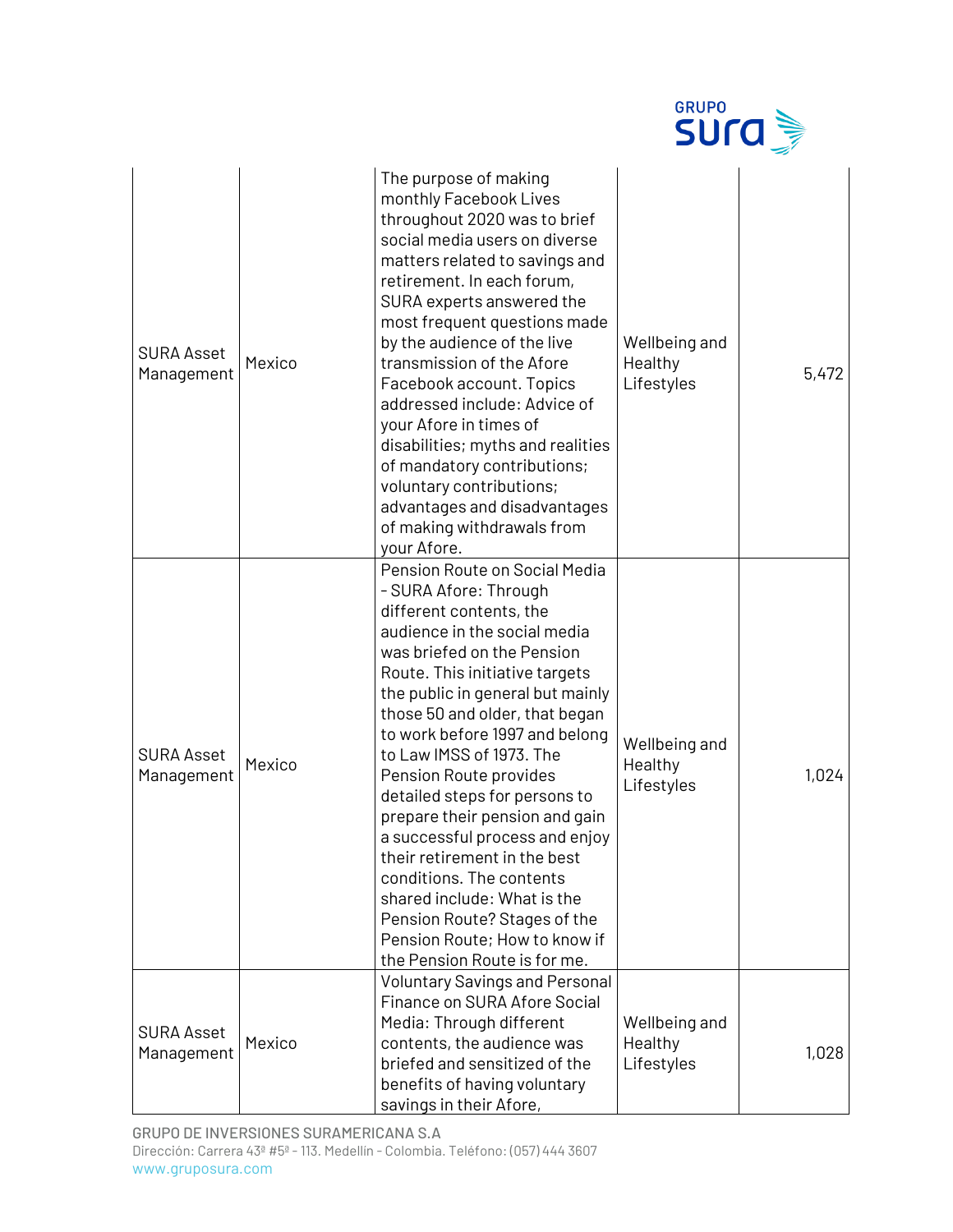|                                 |           |                                                                                                                                                                                                                                                                                                                                                                                                                                                                                                                                                 | <b>GRUPO</b><br>Sura                   |        |
|---------------------------------|-----------|-------------------------------------------------------------------------------------------------------------------------------------------------------------------------------------------------------------------------------------------------------------------------------------------------------------------------------------------------------------------------------------------------------------------------------------------------------------------------------------------------------------------------------------------------|----------------------------------------|--------|
|                                 |           | enhancing the culture of saving<br>money to ensure a good<br>retirement, and to manage<br>their personal finance best.                                                                                                                                                                                                                                                                                                                                                                                                                          |                                        |        |
| <b>SURA Asset</b><br>Management | Mexico    | SURA Afore Blog: Through this<br>blog, details are provided on<br>topics of interest for clients<br>and the public at large, which<br>are received through the social<br>media. This blog addressed<br>topics that users ask about and<br>provides detailed information<br>to better understand this topic<br>and help them in everything<br>related to their afore. The main<br>topics addressed in 2020<br>related to How to use their<br>savings; Explanations of the<br>terms of their savings;<br>Savings, withdrawals and<br>proceedings. | Wellbeing and<br>Healthy<br>Lifestyles | 1,396  |
| Seguros<br><b>SURA</b>          | Argentina | Donation of school supplies in<br>the providence of Salta                                                                                                                                                                                                                                                                                                                                                                                                                                                                                       | Quality of<br>Education                | 708    |
| Seguros<br><b>SURA</b>          | Argentina | Campaign: The Time of the<br>Planet                                                                                                                                                                                                                                                                                                                                                                                                                                                                                                             | Wellbeing and<br>Healthy<br>Lifestyles | 388    |
| Seguros<br><b>SURA</b>          | Chile     | <b>International Theater Festival</b><br>"Zoomate al teatro": A festival<br>organized by MORI and Seguros<br>SURA, which showed the best<br>plays during this special 2020<br>on-line. A total of 14 plays - 10<br>from Chile and 4 from overseas<br>- were played by well-known<br>cast members.                                                                                                                                                                                                                                               | Art and<br>Culture                     | 37,898 |
| Seguros<br><b>SURA</b>          | Chile     | Cultura para Compartir: An on-<br>line event organized by the<br>Centro Cultural Gabriela Mistral<br>GAM and Seguros SURA. The<br>purpose is to provide the<br>community free activities to<br>give experiences and culture in<br>times of large changes in our<br>lives.                                                                                                                                                                                                                                                                       | Art and<br>Culture                     | 12,885 |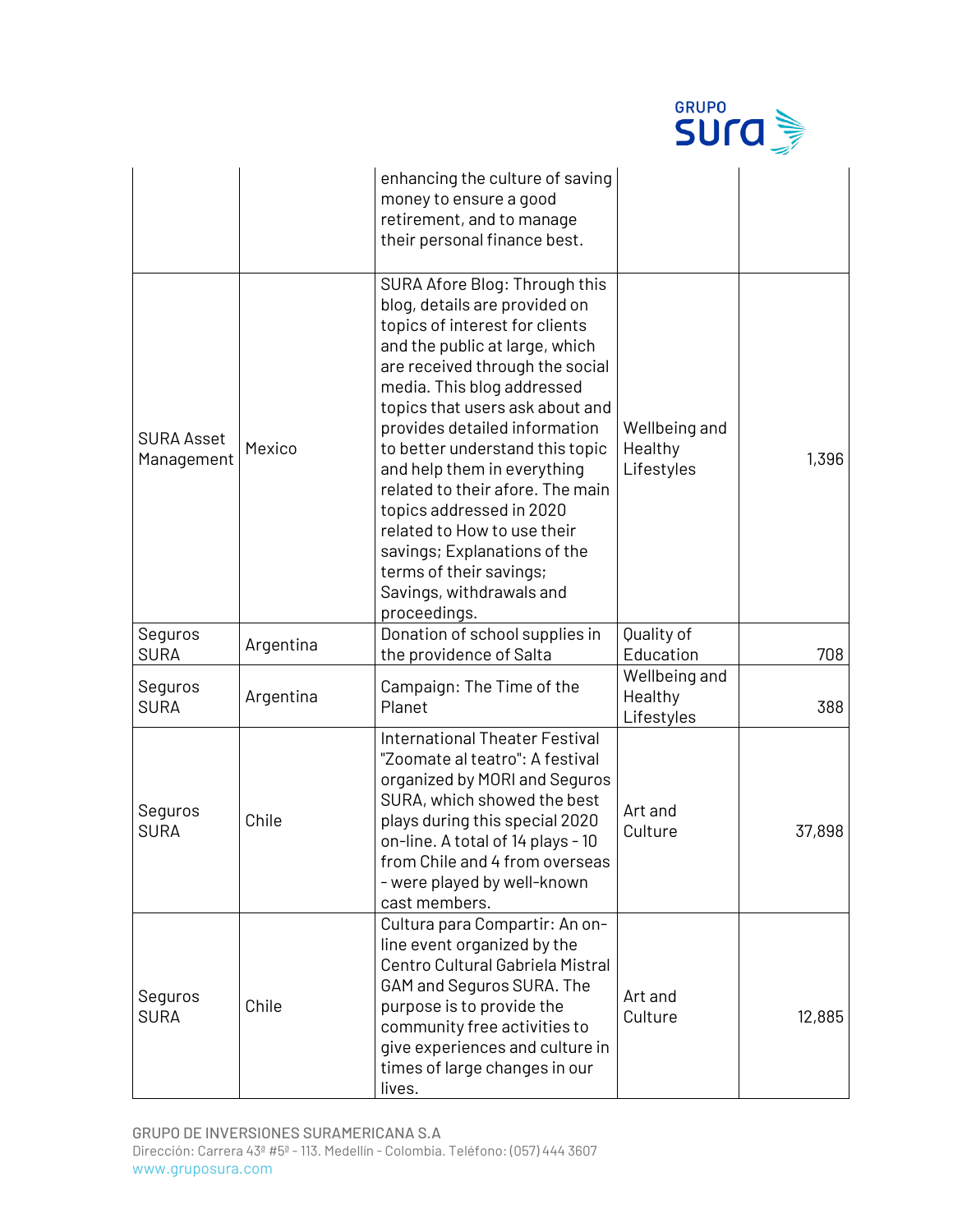|                        |          |                                                                                                                                                                                                                                                                                                                                                                                                                                                          | <b>GRUPO</b><br><b>SUra</b>            |         |
|------------------------|----------|----------------------------------------------------------------------------------------------------------------------------------------------------------------------------------------------------------------------------------------------------------------------------------------------------------------------------------------------------------------------------------------------------------------------------------------------------------|----------------------------------------|---------|
| Seguros<br><b>SURA</b> | Chile    | 18 chico en GAM: An on-line<br>event free of charge organized<br>by GAM and Seguros SURA, to<br>celebrate national holidays.<br>This on-line event includes<br>cueca dance lessons, talks<br>about identity and Chilean<br>cuisine, Chilean theater, shows<br>for kids, a show of<br>entrepreneurships, and a great<br>concert with Villa Cariño, a<br>Chilean band.                                                                                     | Art and<br>Culture                     | 21,476  |
| Seguros<br><b>SURA</b> | Chile    | <b>Wellness Marathon: A weekly</b><br>contest in Instagram that last 5<br>weeks to encourage physical<br>activities and wellness. Every<br>week provided a topic (healthy<br>diet, training with what you<br>have at home, active pauses,<br>among others). This was<br>published as a capsule with<br>expert information, videos with<br>tips, and a publication with a<br>challenge + awards that<br>encouraged the audience to<br>face the challenge. | Wellbeing and<br>Healthy<br>Lifestyles | 3,790   |
| Seguros<br><b>SURA</b> | Colombia | To support institutions that<br>promote culture, education<br>and the transformation of<br>society - all through<br>educational and interactive<br>experiences, talks and on-line<br>workshops with topics from<br>the Mind Hall.                                                                                                                                                                                                                        | Art and<br>Culture                     | 99,538  |
| Seguros<br><b>SURA</b> | Colombia | BIEN HECHO (Well Done)<br>Campaign, and activities<br>focused on the prevention and<br>mitigation of COVID-19<br>(individuals and enterprises)                                                                                                                                                                                                                                                                                                           | Humanitarian<br>relief                 | 213,742 |
| Seguros<br><b>SURA</b> | Colombia | Care campaign                                                                                                                                                                                                                                                                                                                                                                                                                                            | Wellbeing and<br>Healthy<br>Lifestyles | 1,625   |
| Seguros<br><b>SURA</b> | Colombia | Public health vaccination<br>campaign                                                                                                                                                                                                                                                                                                                                                                                                                    | Wellbeing and<br>Healthy<br>Lifestyles | 235     |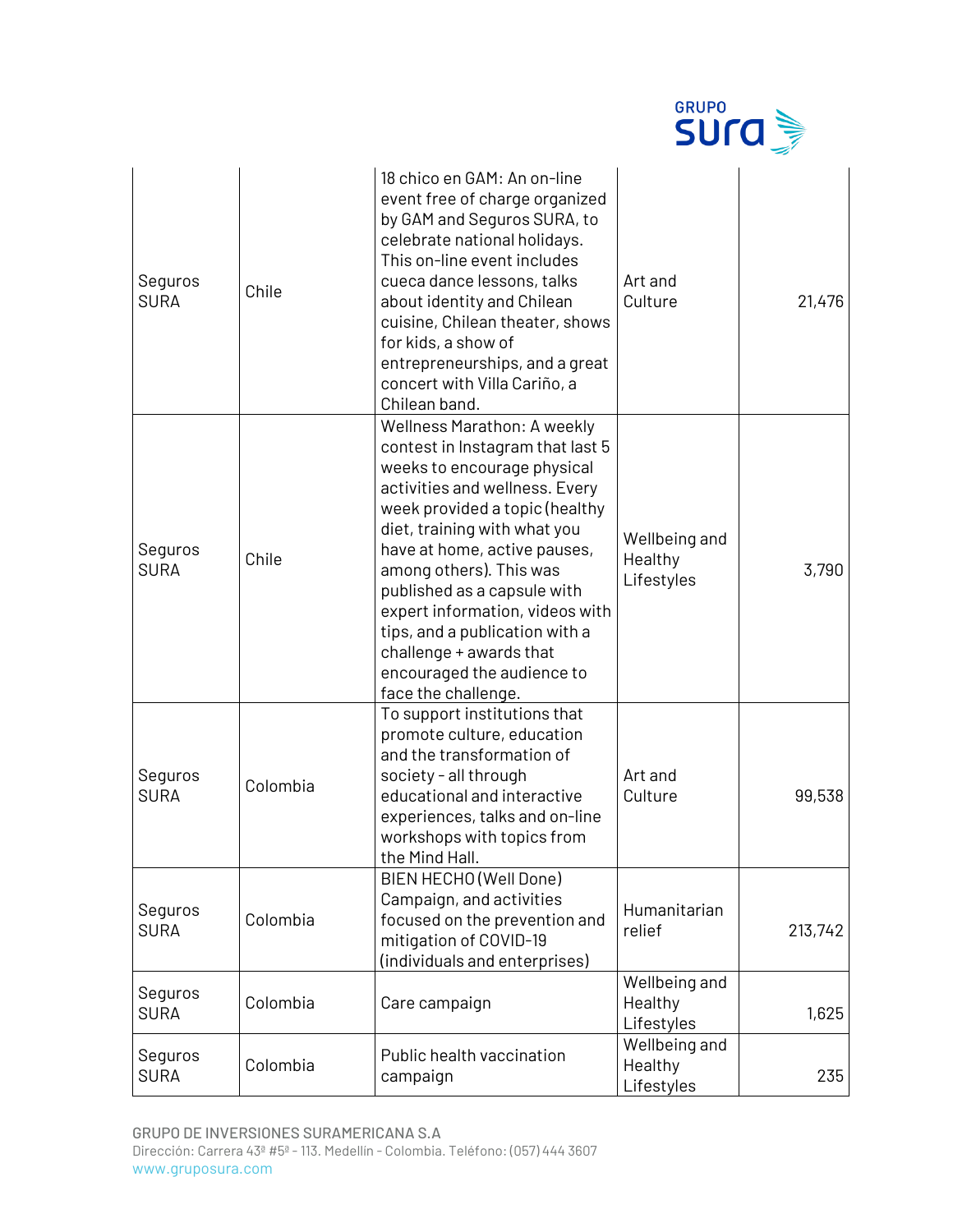

| Seguros<br><b>SURA</b> | Colombia | Road Cycling:<br>2020 National Championship                                                                              | Wellbeing and<br>Healthy<br>Lifestyles | 8,574 |
|------------------------|----------|--------------------------------------------------------------------------------------------------------------------------|----------------------------------------|-------|
| Seguros<br><b>SURA</b> | Colombia | Road Cycling:<br>2020 Elite Female Tour                                                                                  | Wellbeing and<br>Healthy<br>Lifestyles | 8,574 |
| Seguros<br><b>SURA</b> | Colombia | Road Cycling:<br>2020 Female Vuelta a<br>Colombia                                                                        | Wellbeing and<br>Healthy<br>Lifestyles | 8,574 |
| Seguros<br><b>SURA</b> | Colombia | Road Cycling:<br>2020 Male Vuelta a Colombia                                                                             | Wellbeing and<br>Healthy<br>Lifestyles | 8,574 |
| Seguros<br><b>SURA</b> | Colombia | Road Cycling:<br>2020 Vuelta a la Juventud                                                                               | Wellbeing and<br>Healthy<br>Lifestyles | 8,574 |
| Seguros<br><b>SURA</b> | Colombia | Road Cycling:<br>2020 Vuelta al Porvenir                                                                                 | Wellbeing and<br>Healthy<br>Lifestyles | 8,574 |
| Seguros<br><b>SURA</b> | Colombia | <b>Bike Dayi:</b><br>Activation                                                                                          | Wellbeing and<br>Healthy<br>Lifestyles | 217   |
| Seguros<br><b>SURA</b> | Colombia | Montería Reading Fair: A River<br>of Books ('Un río de libros')                                                          | Art and<br>Culture                     | 2,708 |
| Seguros<br><b>SURA</b> | Colombia | Morning of Wellbeing                                                                                                     | Wellbeing and<br>Healthy<br>Lifestyles | 7,705 |
| Seguros<br><b>SURA</b> | Colombia | Marathon:<br>Hope virtual marathon 10K,<br>21K, 42K                                                                      | Wellbeing and<br>Healthy<br>Lifestyles | 1,083 |
| Seguros<br><b>SURA</b> | Colombia | Marathon:<br>Half Marathon of Bucaramanga<br><b>FCV 6K, 10K</b>                                                          | Wellbeing and<br>Healthy<br>Lifestyles | 1,895 |
| Seguros<br><b>SURA</b> | Colombia | Marathon:<br>Half Marathon of Mar 5K, 10K,<br>21K                                                                        | Wellbeing and<br>Healthy<br>Lifestyles | 2,708 |
| Seguros<br><b>SURA</b> | Colombia | Mobilization for the early<br>detection of breast cancer                                                                 | Wellbeing and<br>Healthy<br>Lifestyles | 5,415 |
| Seguros<br><b>SURA</b> | Colombia | Prana Rosa: Organized by Alma<br>Rosa, a yoga event to promote<br>self-exams for the early<br>detection of breast cancer | Wellbeing and<br>Healthy<br>Lifestyles | 1,029 |
| Seguros<br><b>SURA</b> | Colombia | Palliative care program for<br>adults and pediatrics                                                                     | Wellbeing and<br>Healthy<br>Lifestyles | 6,227 |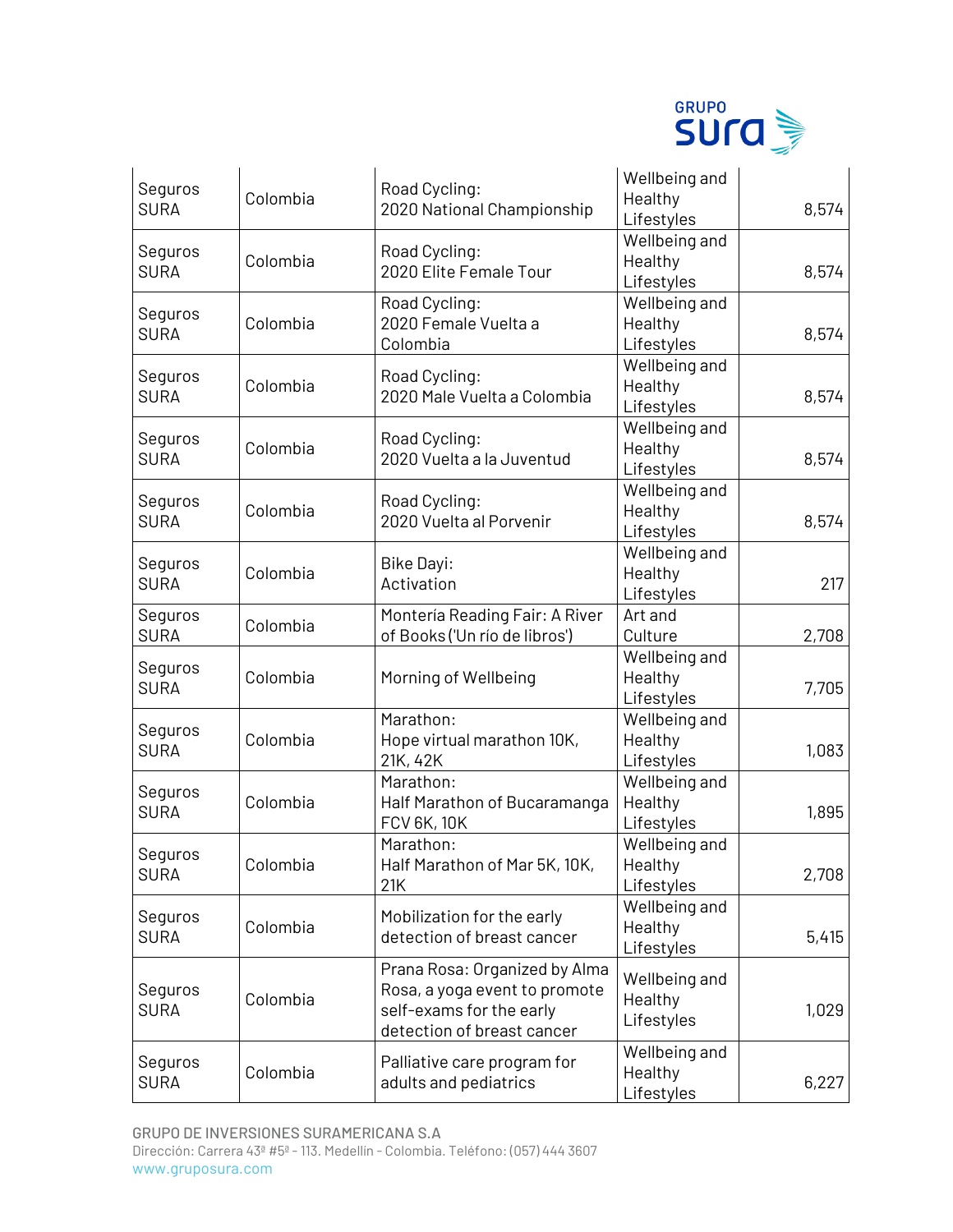

| Seguros<br><b>SURA</b> | Colombia | Reto Colombia - A cycling<br>event sponsored by SURA                                                                                                                                                                                                                                            | Wellbeing and<br>Healthy<br>Lifestyles | 21,660  |
|------------------------|----------|-------------------------------------------------------------------------------------------------------------------------------------------------------------------------------------------------------------------------------------------------------------------------------------------------|----------------------------------------|---------|
| Seguros<br><b>SURA</b> | Colombia | Ruta Colombia SURA virtual:<br>13 rolls virtual, 3 classic x<br>teams, 3 against the clock                                                                                                                                                                                                      | Wellbeing and<br>Healthy<br>Lifestyles | 10,830  |
| Seguros<br><b>SURA</b> | Colombia | Ruta Colombia SURA virtual:<br>Great fund                                                                                                                                                                                                                                                       | Wellbeing and<br>Healthy<br>Lifestyles | 6,769   |
| Seguros<br><b>SURA</b> | Colombia | Sabor Rosa: Organized by Alma<br>Rosa, a healthy cooking event<br>to promote self-exams for the<br>early detection of breast<br>cancer.                                                                                                                                                         | Wellbeing and<br>Healthy<br>Lifestyles | 542     |
| Seguros<br><b>SURA</b> | Colombia | Season of great concerts:<br>Armonía, digital theater and<br>theaterpedia                                                                                                                                                                                                                       | Art and<br>Culture                     | 189,529 |
| Seguros<br><b>SURA</b> | Colombia | Time to Connect:<br>Live yofe, dance, origami,<br>plastiline and cooking lessons.                                                                                                                                                                                                               | Wellbeing and<br>Healthy<br>Lifestyles | 5,626   |
| Seguros<br><b>SURA</b> | Colombia | Time for You:<br>A program to assist the<br>diagnosis of breast cancer.                                                                                                                                                                                                                         | Wellbeing and<br>Healthy<br>Lifestyles | 2,301   |
| Seguros<br><b>SURA</b> | Colombia | Willis Towers Watson 2020<br>international Golf Tournament                                                                                                                                                                                                                                      | Wellbeing and<br>Healthy<br>Lifestyles | 1,300   |
| Seguros<br><b>SURA</b> | Colombia | Alianza Fundación Gabo para<br>Festival and Premio de<br>Periodismo Gabriel García<br>Márquez, along with Proyecto<br>de Ética Periodística: this<br>alliance seeks to promote best<br>practices related to the media,<br>by enhancing different<br>professionals in the area of<br>journalism. | Art and<br>Culture                     | 36,281  |
| Seguros<br><b>SURA</b> | Colombia | Events to launch a book in<br>Cartagena, Medellín and<br>Bogotá, which provides an<br>educational explanation of the<br>Chiribiquete mountain range,<br>and an invitation for its<br>protection.                                                                                                | Art and<br>Culture                     | 20,598  |
| Seguros<br><b>SURA</b> | Colombia | Tour Colombia 2.1                                                                                                                                                                                                                                                                               | Wellbeing and<br>Healthy<br>Lifestyles | 198,404 |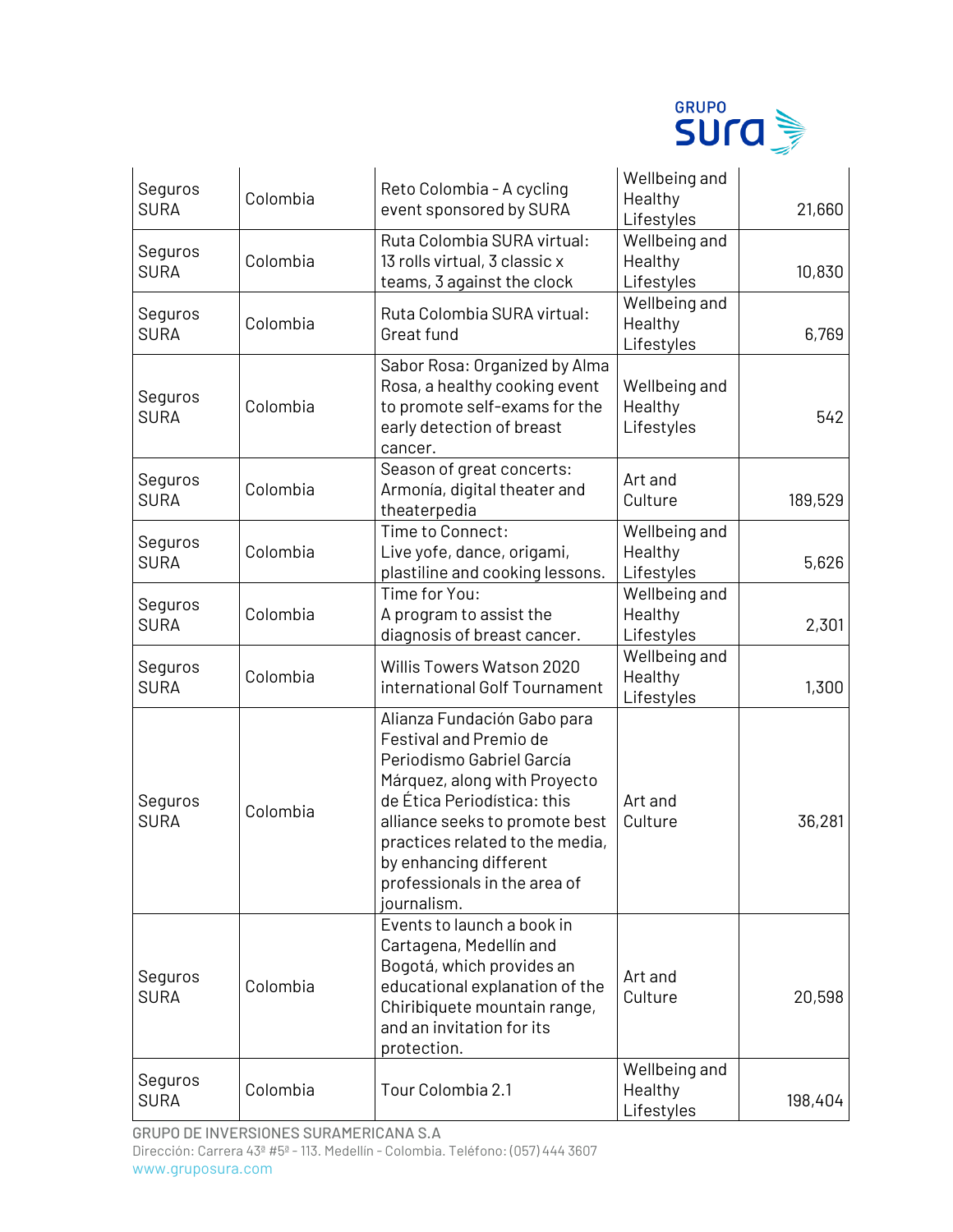|                        |          |                                                                                                                                                                                                                                                                                                                                                                                                                                                                                                                                                                                                                                                                                                                         | <b>GRUPO</b><br><b>SUrd</b> |        |
|------------------------|----------|-------------------------------------------------------------------------------------------------------------------------------------------------------------------------------------------------------------------------------------------------------------------------------------------------------------------------------------------------------------------------------------------------------------------------------------------------------------------------------------------------------------------------------------------------------------------------------------------------------------------------------------------------------------------------------------------------------------------------|-----------------------------|--------|
| Seguros<br><b>SURA</b> | Colombia | <b>SURA Art and Culture Website:</b><br>We create the SURA Art and<br>Culture website where you can<br>find the different cultural<br>initiatives we have made since<br>the 70's along with our entire<br>art collection (more than one<br>thousand works of Mexican and<br>Colombian art), the<br>investigations and editorial<br>publications made over<br>indigenous cultural heritage,<br>and Latin American literature,<br>our diverse cultural<br>programming, among others.<br>Hence, we reaffirm our<br>commitment to preserve the<br>Latin American culture and to<br>enhance settings to enjoy art<br>for all audiences - all on-line.<br>https://www.sura.com/arteyc<br>ultura/                              | Art and<br>Culture          | 10,830 |
| Seguros<br><b>SURA</b> | Colombia | DOS A DOS Exhibition: An<br>exhibition held from February<br>13, to May 15, 2020, at the<br>Suramericana Art Hall in<br>Medellín. The exhibition<br>gathered works from<br>Colombian contemporary<br>artists: Iván Hurtado, Jorge<br>Julián Aristizábal, Luz Lizarazo<br>and Miler Lagos. The exhibition<br>includes four particular<br>viewpoints in large-format<br>works of art regarding the<br>environment, corruption,<br>development models, and<br>gender.<br>This exhibition underscores<br>diversity and inclusion,<br>expressed in the proposals of<br>artists from Medellin and<br>Bogotá that discuss the<br>current realities of Colombia.<br>SURA promotes art and culture<br>to give way to spaces that | Art and<br>Culture          | 5,848  |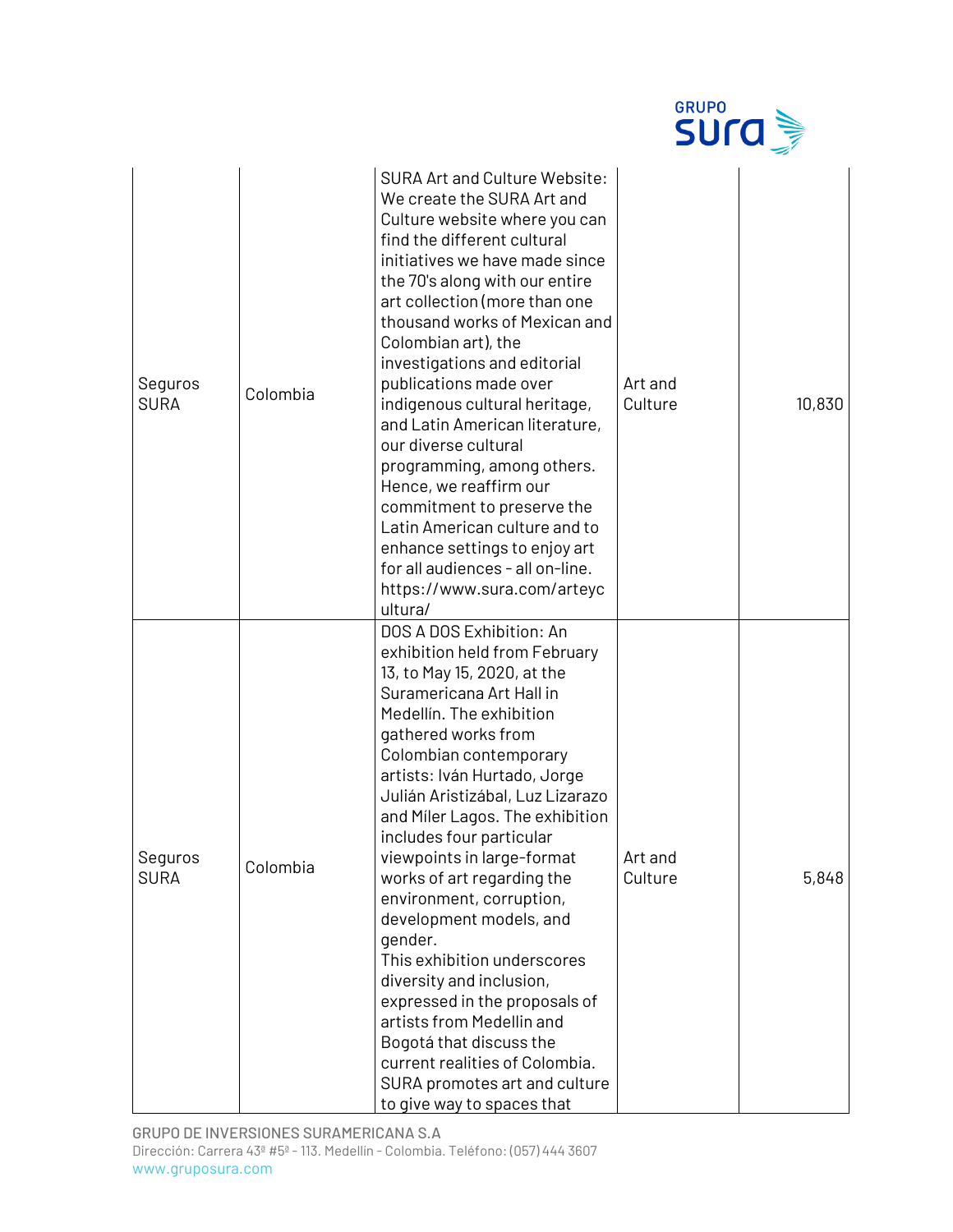|                        |          |                                                                                                                                                                                                                                                                              | <b>GRUPO</b><br>sura                   |         |
|------------------------|----------|------------------------------------------------------------------------------------------------------------------------------------------------------------------------------------------------------------------------------------------------------------------------------|----------------------------------------|---------|
|                        |          | contribute to social<br>transformation. With DOS A<br>DOS, we gathered in a single<br>space the particular proposals<br>of these artists as well as the<br>diversity set forth by relevant<br>artists of Colombia regarding<br>the contemporary realities of<br>our society. |                                        |         |
| Seguros<br><b>SURA</b> | Colombia | CORPORACION RIZOMA<br><b>CULTURA Y SOCIEDAD</b>                                                                                                                                                                                                                              | Art and<br>Culture                     | 2,347   |
| Seguros<br><b>SURA</b> | Colombia | <b>FUNDACION HERENCIA</b><br><b>AMBIENTAL CARIBE</b>                                                                                                                                                                                                                         | Institutional<br>Enhancement           | 2,031   |
| Seguros<br><b>SURA</b> | Colombia | FUNDACION ALMAROSA                                                                                                                                                                                                                                                           | Institutional<br>Enhancement           | 1,496   |
| Seguros<br><b>SURA</b> | Colombia | CENTRO DE HISTORIA DE<br><b>JERICO</b>                                                                                                                                                                                                                                       | Art and<br>Culture                     | 542     |
| Seguros<br><b>SURA</b> | Colombia | CORPORACION INCUBADORA<br>DE EMPRESAS DE BASE<br>TECNOLOGICA DE ANTIOQUIA                                                                                                                                                                                                    | Institutional<br>Enhancement           | 455     |
| Seguros<br><b>SURA</b> | Colombia | <b>FUNDACION MUSEO EL</b><br>CASTILLO DIEGO R<br><b>ECHAVARRIA</b>                                                                                                                                                                                                           | Art and<br>Culture                     | 91      |
| Seguros<br><b>SURA</b> | Colombia | <b>FUNDACION INFANTIL</b><br>SANTIAGO CORAZON                                                                                                                                                                                                                                | Institutional<br>Enhancement           | 24      |
| Seguros<br><b>SURA</b> | Colombia | Fedeciclismo                                                                                                                                                                                                                                                                 | Wellbeing and<br>Healthy<br>Lifestyles | 189,830 |
| Seguros<br><b>SURA</b> | Colombia | Fundación Propacífico                                                                                                                                                                                                                                                        | Institutional<br>Enhancement           | 54,151  |
| Seguros<br><b>SURA</b> | Colombia | Programa en el Café                                                                                                                                                                                                                                                          | Wellbeing and<br>Healthy<br>Lifestyles | 52,610  |
| Seguros<br><b>SURA</b> | Colombia | Amigos del parque la 93                                                                                                                                                                                                                                                      | Wellbeing and<br>Healthy<br>Lifestyles | 52,161  |
| Seguros<br><b>SURA</b> | Colombia | Pontificia Universidad<br>Javeriana                                                                                                                                                                                                                                          | Quality of<br>Education                | 34,635  |
| Seguros<br><b>SURA</b> | Colombia | Fundación Jardín Botanico                                                                                                                                                                                                                                                    | Institutional<br>Enhancement           | 23,014  |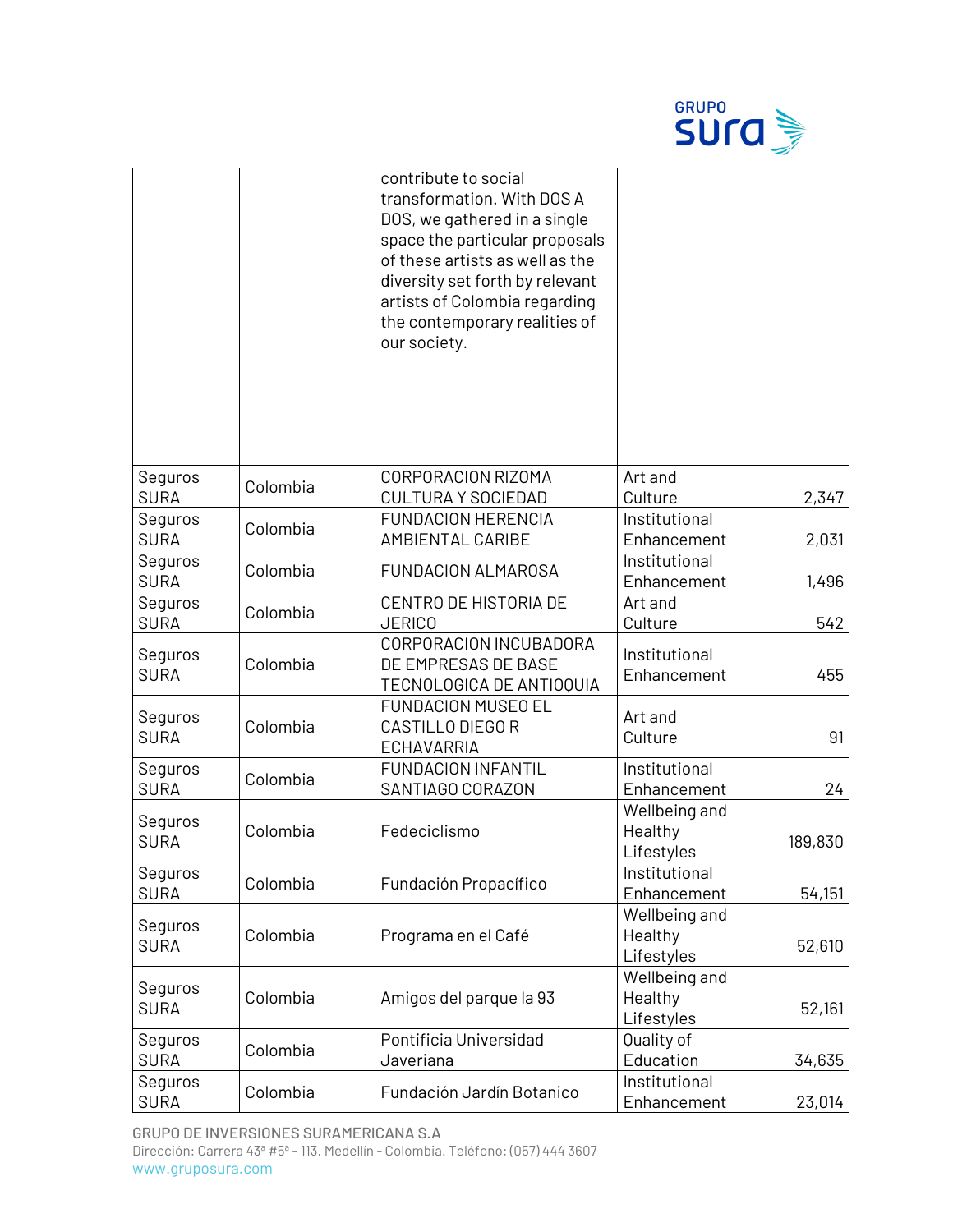

| Seguros<br><b>SURA</b> | Colombia              | Fundación Universidad de<br>Antioquia                                                                                                                                                                                                                                                                                                                                                                                                | Institutional<br>Enhancement           | 19,720 |
|------------------------|-----------------------|--------------------------------------------------------------------------------------------------------------------------------------------------------------------------------------------------------------------------------------------------------------------------------------------------------------------------------------------------------------------------------------------------------------------------------------|----------------------------------------|--------|
| Seguros<br><b>SURA</b> | Colombia              | Coporación Ballet Foklorico de<br>Antioquia                                                                                                                                                                                                                                                                                                                                                                                          | Art and<br>Culture                     | 7,581  |
| Seguros<br><b>SURA</b> | Colombia              | Corporación para<br>invertigaciones Biologicas                                                                                                                                                                                                                                                                                                                                                                                       | Institutional<br>Enhancement           | 6,769  |
| Seguros<br><b>SURA</b> | Colombia              | Corporación Unidad del<br>Conocimiento - A contribution<br>made year after year to<br>contribute to develop talent<br>and generate knowledge.                                                                                                                                                                                                                                                                                        | Institutional<br>Enhancement           | 13,120 |
| Seguros<br><b>SURA</b> | El Salvador           | Every year we hold a Christmas<br>Carol concert to shares<br>popular Christmas music with<br>the entire population. The<br>concert is played by local<br>talents from the Big Band<br>Juvenile Orchestra of El<br>Salvador. This event is free of<br>charge for Salvadoreans.                                                                                                                                                        | Art and<br>Culture                     | 15,000 |
| Seguros<br><b>SURA</b> | El Salvador           | Sponsorship of the Week of<br>CSP and Sustainability of<br>FUNDEMAS. The purpose is to<br>contribute to team work to<br>create a sustainable society.                                                                                                                                                                                                                                                                                | Institutional<br>Enhancement           | 3,000  |
| Seguros<br><b>SURA</b> | Mexico                | Sponsorship of Hay Festival<br>Digital in Querétaro during a<br>week in September. The<br>purpose is to spread<br>knowledge and promote<br>discussions.                                                                                                                                                                                                                                                                              | Art and<br>Culture                     | 33,403 |
| Seguros<br><b>SURA</b> | Dominican<br>Republic | Amigos contra el Cáncer<br>Infantil Foundation. Through<br>an alliance made with<br>Carrefour, we celebrate for the<br>7th year in a row the 10K<br>marathon in favor of the<br>Amigos Contra el Cáncer<br>Infantil Foundation. This non-<br>profit organization is<br>committed to improve the<br>living conditions of boys and<br>girls with cancer, from 0 to 16<br>years old, which are served at<br>the Children's Hospital Dr. | Wellbeing and<br>Healthy<br>Lifestyles | 6,257  |